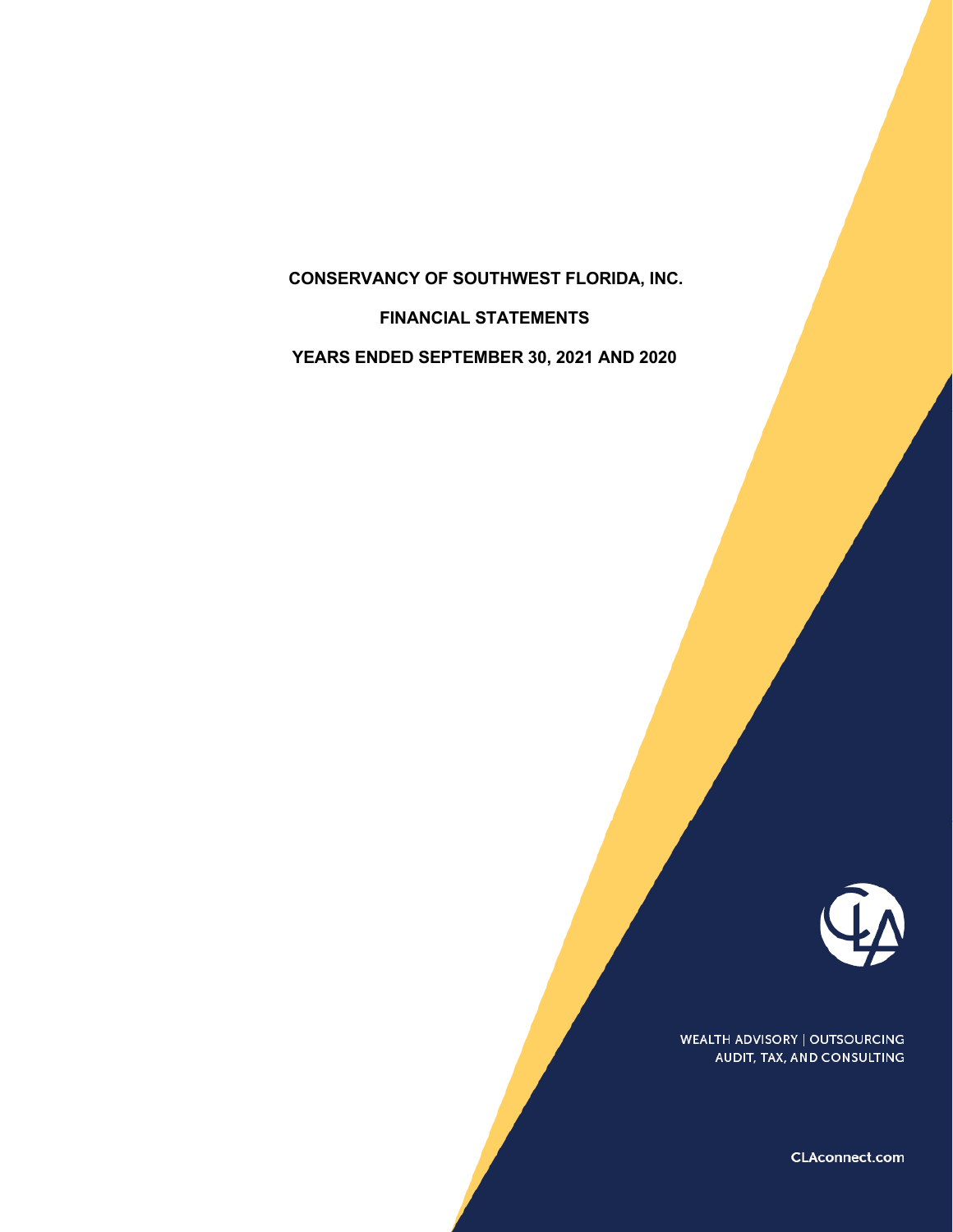### **CONSERVANCY OF SOUTHWEST FLORIDA, INC. TABLE OF CONTENTS YEARS ENDED SEPTEMBER 30, 2021 AND 2020**

| INDEPENDENT AUDITORS' REPORT                       |    |
|----------------------------------------------------|----|
| <b>FINANCIAL STATEMENTS</b>                        |    |
| <b>STATEMENTS OF FINANCIAL POSITION</b>            | 3  |
| STATEMENTS OF ACTIVITIES AND CHANGES IN NET ASSETS | 4  |
| <b>STATEMENTS OF FUNCTIONAL EXPENSES</b>           | 6  |
| <b>STATEMENTS OF CASH FLOWS</b>                    | 8  |
| <b>NOTES TO FINANCIAL STATEMENTS</b>               | 10 |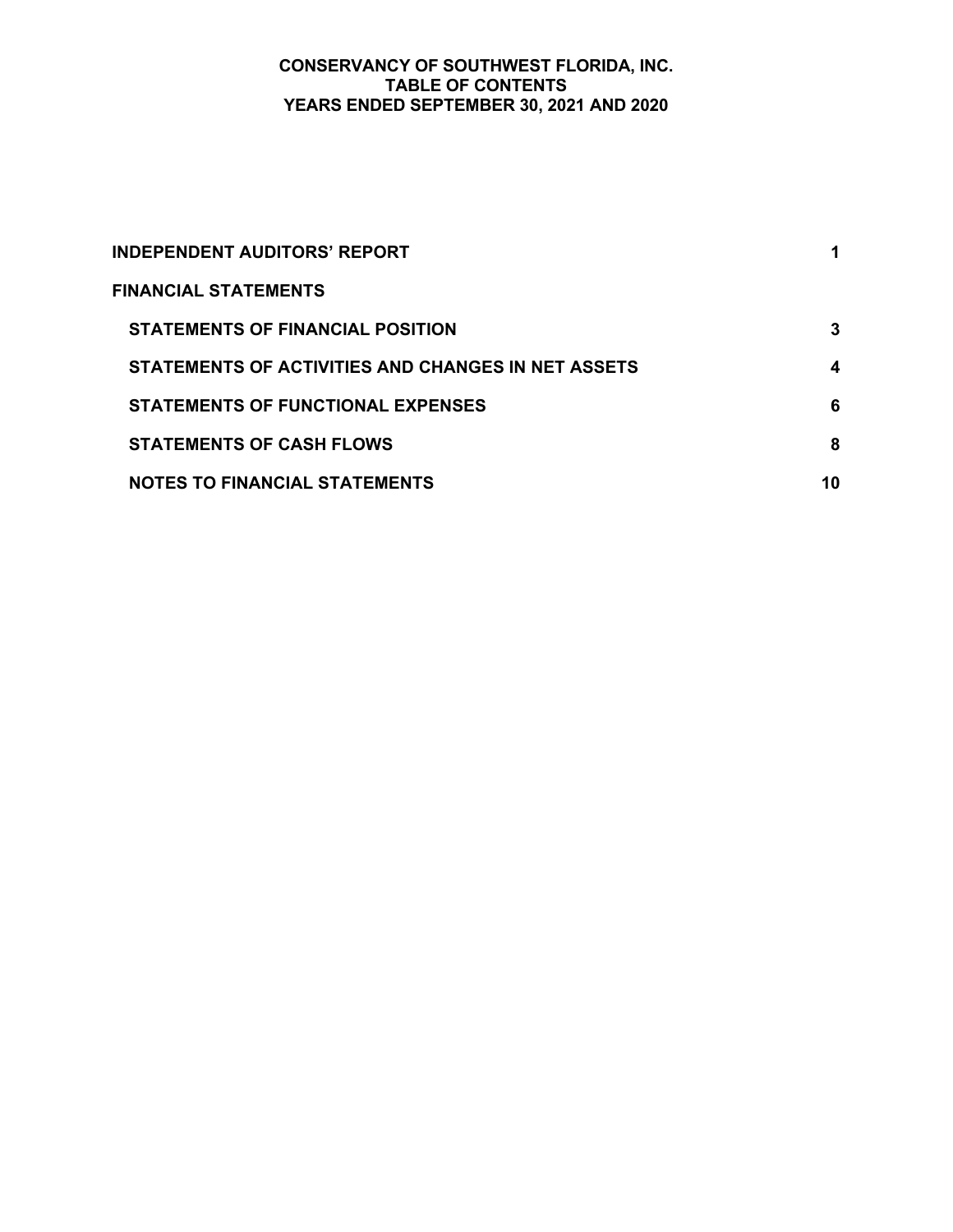

**CliftonLarsonAllen LLP CLAconnect.com**

# **INDEPENDENT AUDITORS' REPORT**

Board of Directors Conservancy of Southwest Florida, Inc. Naples, Florida

We have audited the accompanying financial statements of Conservancy of Southwest Florida, Inc. (the Organization), a nonprofit corporation, which comprise the statements of financial position as of September 30, 2021 and 2020, and the related statements of activities and changes in net assets, functional expenses, and cash flows for the years then ended, and the related notes to the financial statements.

# *Management's Responsibility for the Financial Statements*

Management is responsible for the preparation and fair presentation of these financial statements in accordance with accounting principles generally accepted in the United States of America; this includes the design, implementation, and maintenance of internal control relevant to the preparation and fair presentation of financial statements that are free from material misstatement, whether due to fraud or error.

### *Auditors' Responsibility*

Our responsibility is to express an opinion on these financial statements based on our audits. We conducted our audits in accordance with auditing standards generally accepted in the United States of America. Those standards require that we plan and perform the audit to obtain reasonable assurance about whether the financial statements are free from material misstatement.

An audit involves performing procedures to obtain audit evidence about the amounts and disclosures in the financial statements. The procedures selected depend on the auditors' judgment, including the assessment of the risks of material misstatement of the financial statements, whether due to fraud or error. In making those risk assessments, the auditor considers internal control relevant to the entity's preparation and fair presentation of the financial statements in order to design audit procedures that are appropriate in the circumstances, but not for the purpose of expressing an opinion on the effectiveness of the entity's internal control. Accordingly, we express no such opinion. An audit also includes evaluating the appropriateness of accounting policies used and the reasonableness of significant accounting estimates made by management, as well as evaluating the overall presentation of the financial statements.

We believe that the audit evidence we have obtained is sufficient and appropriate to provide a basis for our audit opinion.

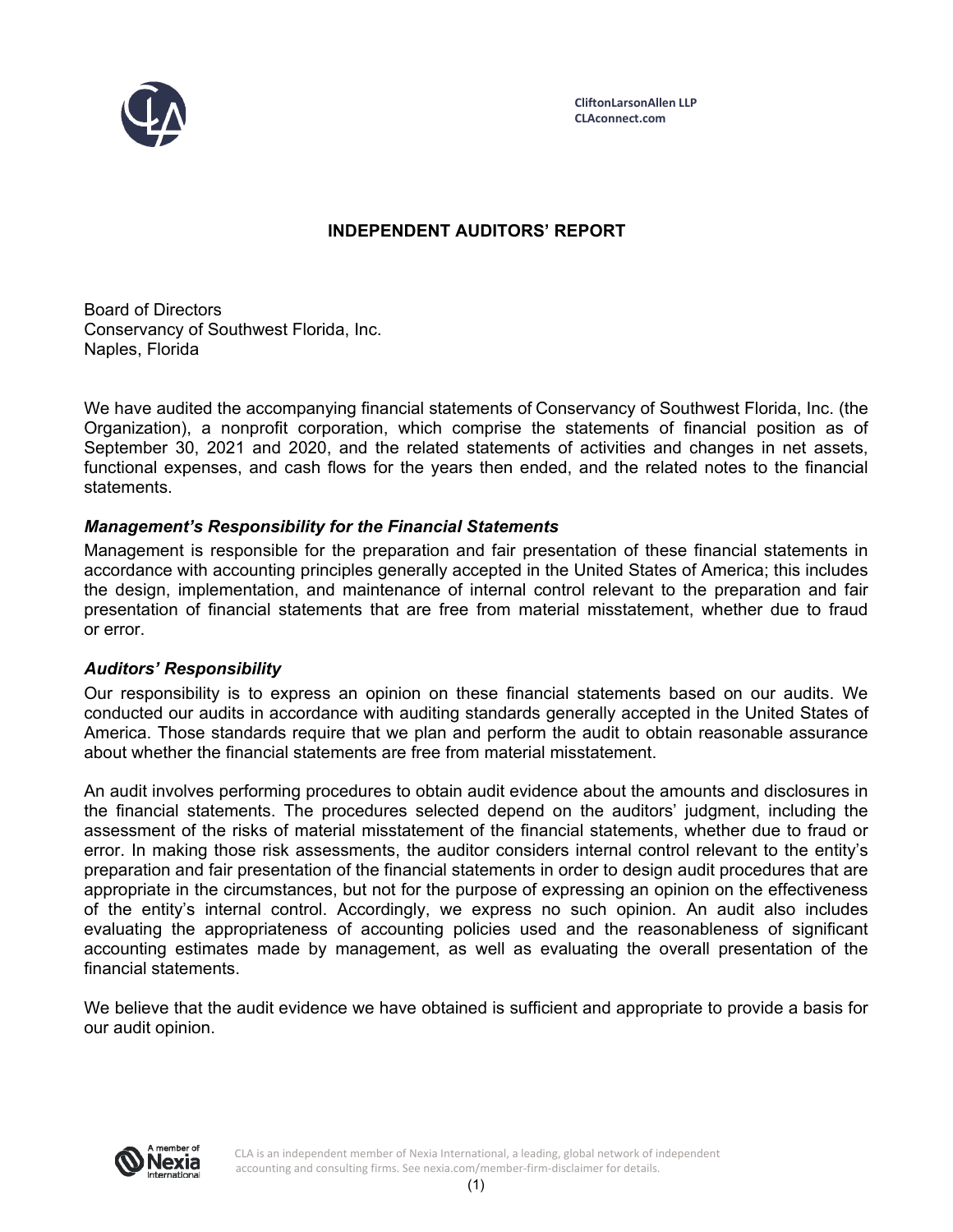# *Opinion*

In our opinion, the financial statements referred to above present fairly, in all material respects, the financial position of the Organization at September 30, 2021 and 2020, and the changes in its net assets and its cash flows for the years then ended, in conformity with accounting principles generally accepted in the United States of America.

# *Emphasis of a Matter*

As discussed in Note 1 to the financial statements, management adopted Accounting Standards Update 2018-13, *Fair Value Measurement (Topic 820): Disclosure Framework – Changes to the Disclosure Requirements for Fair Value Measurement.* Our opinion is not modified with respect to that matter.

Viifton Larson Allen LLP

**CliftonLarsonAllen LLP** 

Naples, Florida February 1, 2022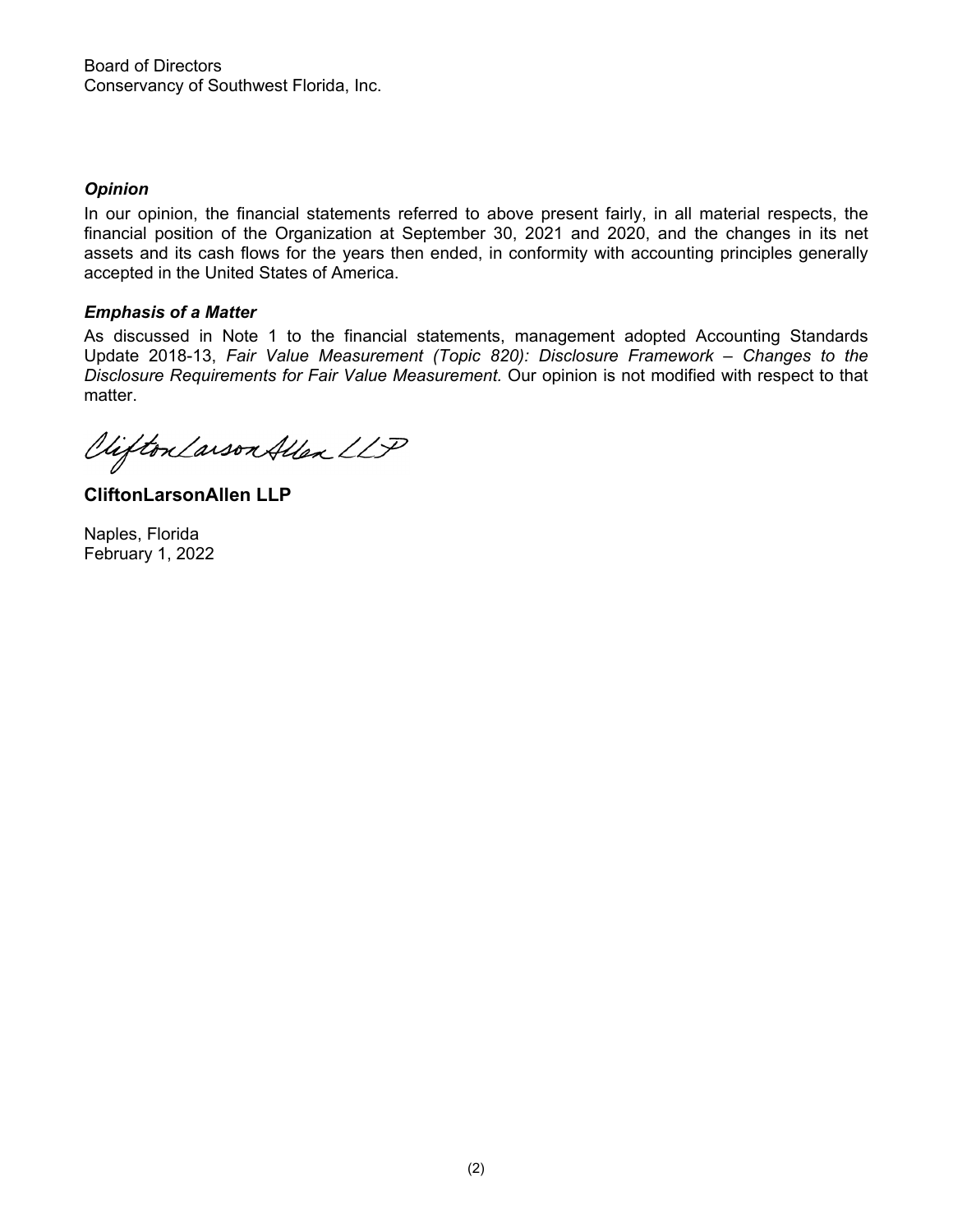### **CONSERVANCY OF SOUTHWEST FLORIDA, INC. STATEMENTS OF FINANCIAL POSITION SEPTEMBER 30, 2021 AND 2020**

|                                                               | 2021            | 2020             |
|---------------------------------------------------------------|-----------------|------------------|
| <b>ASSETS</b>                                                 |                 |                  |
| Cash and Cash Equivalents                                     | \$<br>6,571,036 | \$<br>9,358,045  |
| Cash and Cash Equivalents - Restricted for Long-Term Purposes | 471,182         | 492,640          |
| <b>Accrued Interest Receivable</b>                            | 209             | 32,187           |
| Unconditional Promises to Give, Net                           | 4,570,479       | 6,415,049        |
| Inventory                                                     | 27,453          | 29,890           |
| Prepaid Expenses and Other Assets                             | 312,039         | 267,532          |
| <b>Other Receivables</b>                                      | 172,525         | 94,051           |
| Investments                                                   | 48,558,200      | 39,416,095       |
| <b>Grant Receivables</b>                                      | 767,209         |                  |
| Trust Receivable and Split-Interest Agreement, Net            | 2,323,866       | 2,175,897        |
| Property and Equipment, Net                                   | 21,048,832      | 21,545,655       |
| <b>Construction in Process</b>                                | 4,863,363       | 1,203,215        |
| Land Held for Conservation                                    | 5,018,105       | 5,018,105        |
| <b>Total Assets</b>                                           | 94,704,498      | 86,048,361<br>\$ |
| <b>LIABILITIES AND NET ASSETS</b>                             |                 |                  |
| <b>LIABILITIES</b>                                            |                 |                  |
| Accounts Payable and Accrued Expenses                         | \$<br>3,928,998 | \$<br>1,283,577  |
| <b>Deferred Revenue</b>                                       | 1,117,026       | 1,048,248        |
| <b>Facility Deposits</b>                                      | 3,000           | 2,250            |
| Notes Payable                                                 |                 | 788,268          |
| <b>Total Liabilities</b>                                      | 5,049,024       | 3,122,343        |
| <b>NET ASSETS</b>                                             |                 |                  |
| <b>Without Donor Restrictions:</b>                            |                 |                  |
| Undesignated                                                  | 13,326,274      | 8,782,331        |
| Designated for Property and Equipment                         | 21,048,832      | 21,545,655       |
| Board-Designated                                              | 18,616,093      | 18,616,093       |
| <b>Total Without Donor Restrictions</b>                       | 52,991,199      | 48,944,079       |
| <b>With Donor Restrictions:</b>                               |                 |                  |
| Subject to Purpose or Time Restrictions                       | 17,468,683      | 15,471,917       |
| Held in Perpetuity                                            | 19,195,592      | 18,510,022       |
| <b>Total With Donor Restrictions</b>                          | 36,664,275      | 33,981,939       |
| <b>Total Net Assets</b>                                       | 89,655,474      | 82,926,018       |
| <b>Total Liabilities and Net Assets</b>                       | 94,704,498      | 86,048,361       |

*See accompanying Notes to Financial Statements.*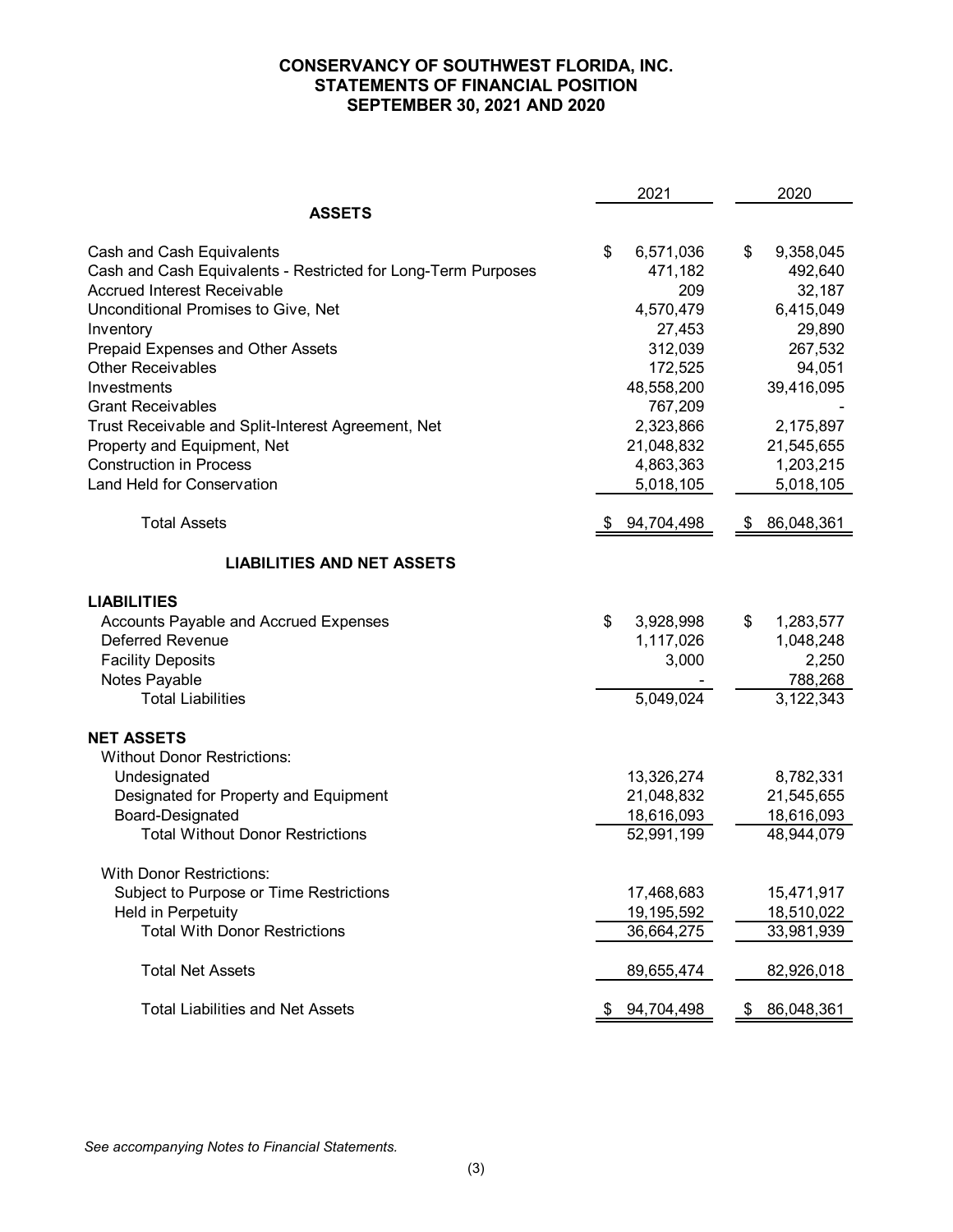### **CONSERVANCY OF SOUTHWEST FLORIDA, INC. STATEMENT OF ACTIVITIES AND CHANGES IN NET ASSETS YEAR ENDED SEPTEMBER 30, 2021**

|                                       |                 | Without         | With           |                  |
|---------------------------------------|-----------------|-----------------|----------------|------------------|
|                                       |                 | Donor           | Donor          |                  |
|                                       |                 | Restrictions    | Restrictions   | Total            |
| <b>SUPPORT AND REVENUES</b>           |                 |                 |                |                  |
| Contributions                         |                 | \$<br>3,678,130 | 1,761,364<br>S | 5,439,494<br>\$. |
| Investment Return, Net                |                 | 5,628,104       | 3,532,176      | 9,160,280        |
| Forgiveness of Paycheck Protection    |                 |                 |                |                  |
| Program Loan                          |                 | 1,582,130       |                | 1,582,130        |
| <b>Employee Retention Credit</b>      |                 | 767,209         |                | 767,209          |
| Program Income                        |                 | 22,387          |                | 22,387           |
| Grants                                |                 | 1,051,956       |                | 1,051,956        |
| <b>Store Sales</b>                    |                 | 15              |                | 15               |
| <b>Special Events Revenue</b>         | 1,639,285<br>\$ |                 |                |                  |
| <b>Special Events Direct Expenses</b> | (263,088)       | 1,376,197       |                | 1,376,197        |
| Other                                 |                 | 13,336          |                | 13,336           |
| Loss on Disposal of Property          |                 |                 |                |                  |
| and Equipment                         |                 | (51, 487)       |                | (51, 487)        |
| <b>Total Support and Revenues</b>     |                 | 14,067,977      | 5,293,540      | 19,361,517       |
|                                       |                 |                 |                |                  |
| Net Assets Released from              |                 |                 |                |                  |
| Restrictions                          |                 | 2,758,139       | (2,758,139)    |                  |
| Total Support, Revenues,              |                 |                 |                |                  |
| and Reclassifications                 |                 | 16,826,116      | 2,535,401      | 19,361,517       |
| <b>EXPENSES</b>                       |                 |                 |                |                  |
| Program Services                      |                 | 8,003,176       |                | 8,003,176        |
| Management and General                |                 | 1,086,850       |                | 1,086,850        |
| Fundraising                           |                 | 818,970         |                | 818,970          |
| <b>Total Expenses</b>                 |                 | 9,908,996       |                | 9,908,996        |
| Loss on Contingent Liability          |                 | 2,870,000       |                | 2,870,000        |
|                                       |                 |                 |                |                  |
| Appreciation of Trust Receivable      |                 |                 |                |                  |
| and Split-Interest Agreement          |                 |                 | 146,935        | 146,935          |
|                                       |                 |                 |                |                  |
| <b>CHANGE IN NET ASSETS</b>           |                 | 4,047,120       | 2,682,336      | 6,729,456        |
| Net Assets - Beginning of Year        |                 | 48,944,079      | 33,981,939     | 82,926,018       |
|                                       |                 |                 |                |                  |
| <b>NET ASSETS - END OF YEAR</b>       |                 | \$52,991,199    | \$36,664,275   | \$89,655,474     |

*See accompanying Notes to Financial Statements.*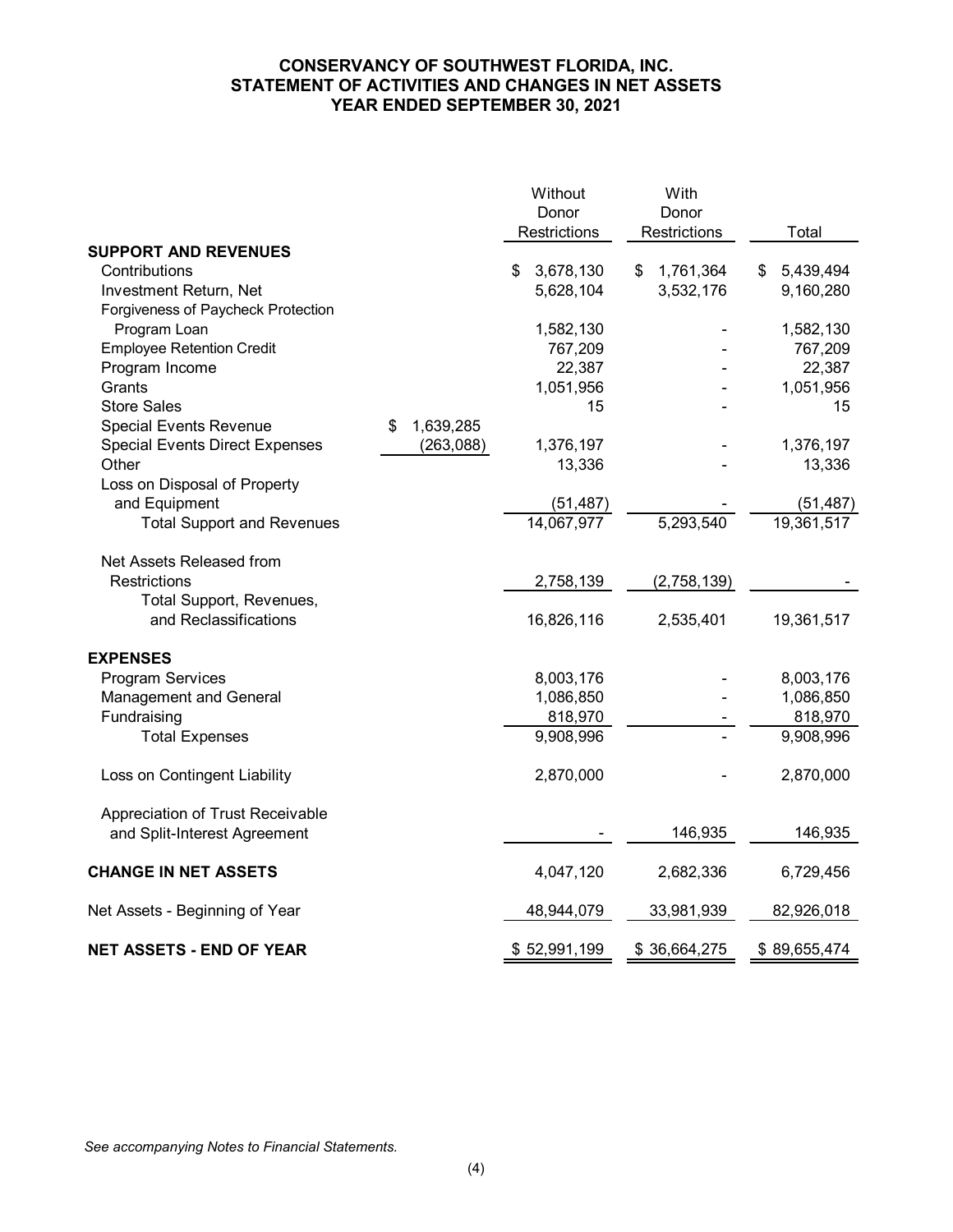### **CONSERVANCY OF SOUTHWEST FLORIDA, INC. STATEMENT OF ACTIVITIES AND CHANGES IN NET ASSETS YEAR ENDED SEPTEMBER 30, 2020**

|                                       |                 | Without         | With            |              |
|---------------------------------------|-----------------|-----------------|-----------------|--------------|
|                                       |                 | Donor           | Donor           |              |
|                                       |                 | Restrictions    | Restrictions    | Total        |
| <b>SUPPORT AND REVENUES</b>           |                 |                 |                 |              |
| Contributions                         |                 | \$<br>3,489,516 | 9,770,361<br>\$ | \$13,259,877 |
| Investment Return, Net                |                 | 1,323,115       | 1,052,192       | 2,375,307    |
| Program Income                        |                 | 88,783          |                 | 88,783       |
| Grants                                |                 | 1,108,586       |                 | 1,108,586    |
| <b>Store Sales</b>                    |                 | 13,180          |                 | 13,180       |
| <b>Special Events Revenue</b>         | \$<br>2,391,848 |                 |                 |              |
| <b>Special Events Direct Expenses</b> | (941, 320)      | 1,450,528       |                 | 1,450,528    |
| Admissions                            |                 | 64,063          |                 | 64,063       |
| Other                                 |                 | 16,790          |                 | 16,790       |
| Loss on Disposal of Property          |                 |                 |                 |              |
| and Equipment                         |                 | (26, 741)       |                 | (26, 741)    |
| <b>Total Support and Revenues</b>     |                 | 7,527,820       | 10,822,553      | 18,350,373   |
| Net Assets Released from              |                 |                 |                 |              |
| Restrictions                          |                 | 2,140,619       | (2, 140, 619)   |              |
| Total Support, Revenues,              |                 |                 |                 |              |
| and Reclassifications                 |                 | 9,668,439       | 8,681,934       | 18,350,373   |
| <b>EXPENSES</b>                       |                 |                 |                 |              |
| <b>Program Services</b>               |                 | 7,442,172       |                 | 7,442,172    |
| <b>Management and General</b>         |                 | 915,578         |                 | 915,578      |
| Fundraising                           |                 | 884,425         |                 | 884,425      |
| <b>Total Expenses</b>                 |                 | 9,242,175       |                 | 9,242,175    |
| Appreciation of Trust Receivable      |                 |                 |                 |              |
| and Split-Interest Agreement          |                 |                 | 36,635          | 36,635       |
| <b>CHANGE IN NET ASSETS</b>           |                 | 426,264         | 8,718,569       | 9,144,833    |
| Net Assets - Beginning of Year        |                 | 48,517,815      | 25,263,370      | 73,781,185   |
| <b>NET ASSETS - END OF YEAR</b>       |                 | \$48,944,079    | \$33,981,939    | \$82,926,018 |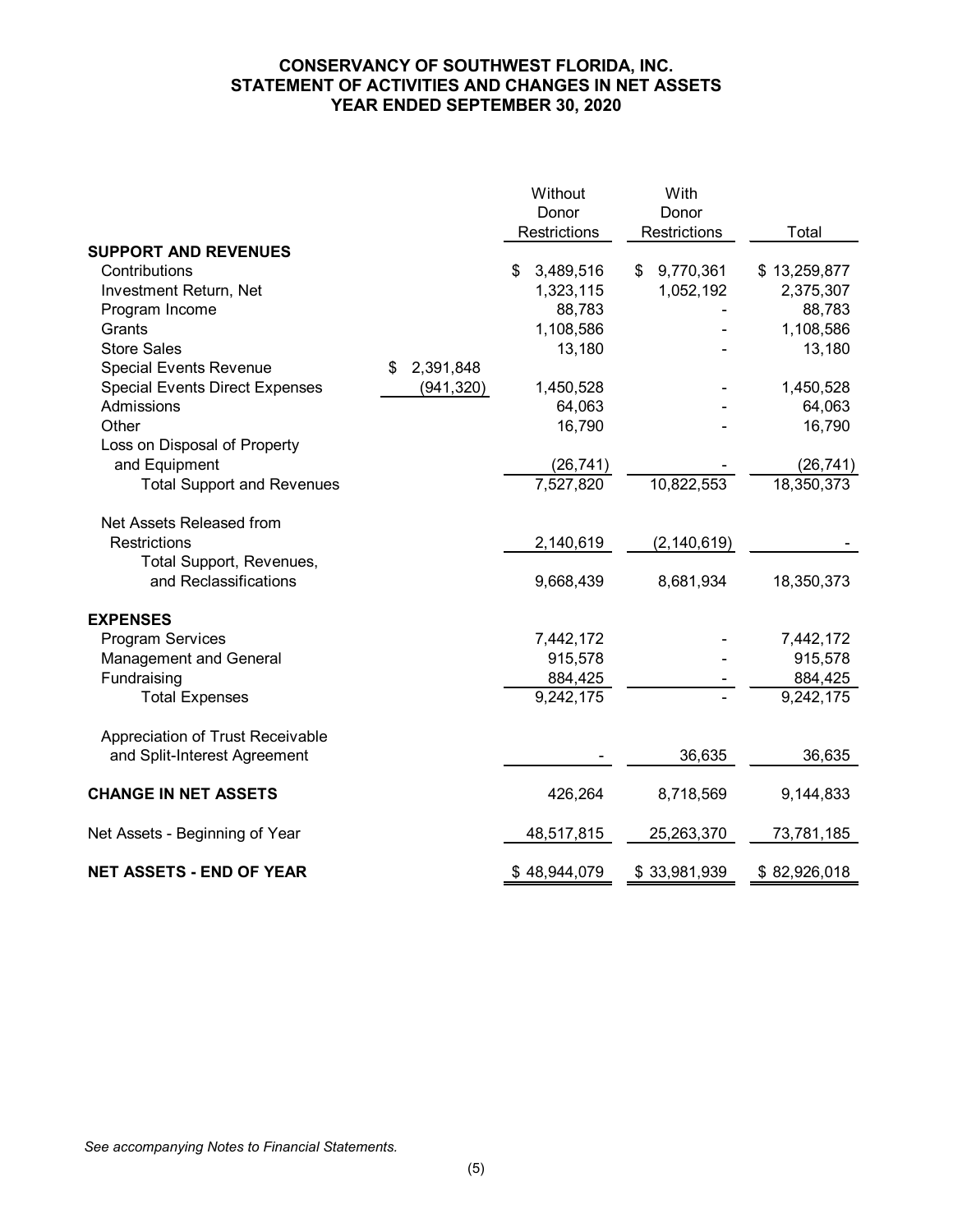### **CONSERVANCY OF SOUTHWEST FLORIDA, INC. STATEMENT OF FUNCTIONAL EXPENSES YEAR ENDED SEPTEMBER 30, 2021**

|                                           | Program Services |        |                 |    |           |    |            |                 |             |               |                 |
|-------------------------------------------|------------------|--------|-----------------|----|-----------|----|------------|-----------------|-------------|---------------|-----------------|
|                                           | Environmental    |        |                 |    |           |    |            | Total           | Management  |               |                 |
|                                           | Education        |        | Policy          |    | Science   |    | <b>WRC</b> | Program         | and General | Fundraising   | Total           |
| Advertising and Public Relations          | \$<br>14,441     |        | 22,441<br>\$    | \$ | 18,441    | \$ | 18,441     | \$<br>73,764    | \$<br>5,215 | \$<br>28,041  | \$<br>107,020   |
| <b>Contracted Services</b>                | 65,444           |        | 2,479,650       |    | 74,295    |    | 87,132     | 2,706,521       | 40,202      | 73,017        | 2,819,740       |
| Depreciation                              | 313,624          |        | 313,624         |    | 313,624   |    | 313,624    | 1,254,496       | 70,957      | 91,436        | 1,416,889       |
| Food and Beverage                         |                  | 5,806  | 3,212           |    | 2,341     |    | 7,285      | 18,644          | 4,158       | 3,056         | 25,858          |
| Insurance                                 |                  | 88,336 | 78,518          |    | 79,857    |    | 77,960     | 324,671         | 31,897      | 29,100        | 385,668         |
| Interns                                   |                  | 30,630 | 390             |    | 18,180    |    | 45,030     | 94,230          |             |               | 94,230          |
| Maintenance                               | 52,601           |        | 52,601          |    | 52,601    |    | 52,601     | 210,404         | 28,642      | 29,751        | 268,797         |
| Materials and Small Equipment             | 61,624           |        | 9,367           |    | 83,085    |    | 21,210     | 175,286         | 12,390      | 29,905        | 217,581         |
| Miscellaneous Expense                     |                  |        | 2,800           |    |           |    | 30,384     | 33,184          |             | 1,300         | 34,484          |
| Office, Printing, and Postage             | 21,539           |        | 30,589          |    | 24,027    |    | 31,058     | 107,213         | 751         | 70,783        | 178,747         |
| Rehabilitation, Animal Food, and Supplies |                  | 3,392  |                 |    |           |    | 83,916     | 87,308          |             |               | 87,308          |
| Rent                                      |                  | 1,670  | 1,030           |    | 2,326     |    | 1,654      | 6,680           | 2,140       | 4,659         | 13,479          |
| Salaries and Benefits                     | 564,540          |        | 806,485         |    | 645,188   |    | 672,071    | 2,688,284       | 873,571     | 704,777       | 4,266,632       |
| Telephone and Utilities                   | 49,356           |        | 51,408          |    | 52,338    |    | 54,298     | 207,400         | 15,293      | 13,513        | 236,206         |
| <b>Travel and Training</b>                |                  | 2,866  | 2,234           |    | 6,270     |    | 3,721      | 15,091          | 1,634       | 2,720         | 19,445          |
| Total                                     | 1,275,869        |        | 3,854,349       |    | 1,372,573 |    | 1,500,385  | 8,003,176       | 1,086,850   | 1,082,058     | 10,172,084      |
| Less: Special Event Expenses              |                  |        |                 |    |           |    |            |                 |             | (263, 088)    | (263,088)       |
| <b>Total Expenses</b>                     | 1,275,869        |        | 3,854,349<br>\$ |    | 1,372,573 | \$ | 1,500,385  | \$<br>8,003,176 | \$1,086,850 | \$<br>818,970 | \$<br>9,908,996 |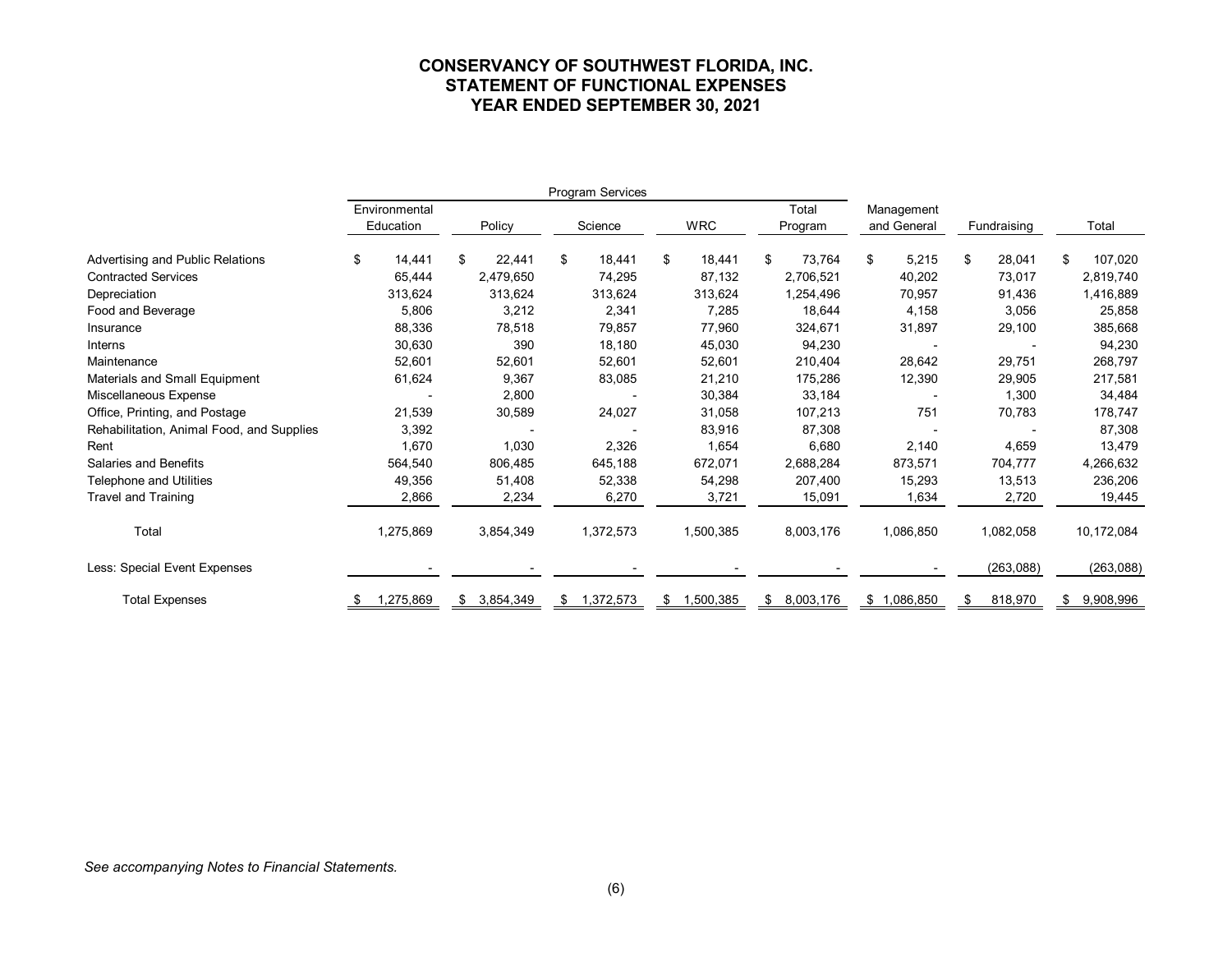### **CONSERVANCY OF SOUTHWEST FLORIDA, INC. STATEMENT OF FUNCTIONAL EXPENSES YEAR ENDED SEPTEMBER 30, 2020**

|                                           | Program Services |               |    |             |    |           |    |            |               |               |               |     |            |
|-------------------------------------------|------------------|---------------|----|-------------|----|-----------|----|------------|---------------|---------------|---------------|-----|------------|
|                                           |                  | Environmental |    |             |    |           |    |            | Total         | Management    |               |     |            |
|                                           |                  | Education     |    | Policy      |    | Science   |    | <b>WRC</b> | Program       | and General   | Fundraising   |     | Total      |
| Advertising and Public Relations          | \$               | 78,010        | \$ | 19,037      | \$ | 19,037    | \$ | 12,037     | \$<br>128,121 | \$<br>3,212   | \$<br>12,459  | \$. | 143,792    |
| <b>Contracted Services</b>                |                  | 91,355        |    | 1,381,955   |    | 74,532    |    | 75,387     | 1,623,229     | 44,363        | 235,726       |     | 1,903,318  |
| Depreciation                              |                  | 320,001       |    | 320,001     |    | 320,001   |    | 320,001    | 1,280,004     | 57,661        | 95,741        |     | 1,433,406  |
| Food and Beverage                         |                  | 9,496         |    | 5,524       |    | 6,230     |    | 11,502     | 32,752        | 4,288         | 216,859       |     | 253,899    |
| Insurance                                 |                  | 80,845        |    | 72,541      |    | 72,925    |    | 71,563     | 297,874       | 26,021        | 23,011        |     | 346,906    |
| Interest                                  |                  |               |    |             |    |           |    |            |               | 3,196         |               |     | 3,196      |
| Interns                                   |                  | 36,030        |    | 15,240      |    | 17,700    |    | 42,630     | 111,600       |               |               |     | 111,600    |
| Maintenance                               |                  | 57,525        |    | 57,525      |    | 57,525    |    | 57,525     | 230,100       | 31,498        | 33,070        |     | 294,668    |
| Materials and Small Equipment             |                  | 85,099        |    | 10,996      |    | 95,848    |    | 21,239     | 213,182       | 14,893        | 46,283        |     | 274,358    |
| Miscellaneous Expense                     |                  |               |    | 25,510      |    |           |    | 29,175     | 54,685        |               | 358           |     | 55,043     |
| Office, Printing, and Postage             |                  | 35,361        |    | 32,436      |    | 31,941    |    | 29,141     | 128,879       | 6,658         | 82,326        |     | 217,863    |
| Rehabilitation, Animal Food, and Supplies |                  | 5,220         |    |             |    |           |    | 92,040     | 97,260        |               |               |     | 97,260     |
| Rent                                      |                  | 4,786         |    |             |    | 3,395     |    |            | 8,181         | 1,805         | 242,844       |     | 252,830    |
| Salaries and Benefits                     |                  | 649,683       |    | 910,758     |    | 743,236   |    | 697,147    | 3,000,824     | 701,516       | 817,011       |     | 4,519,351  |
| <b>Telephone and Utilities</b>            |                  | 45,956        |    | 47,925      |    | 51,254    |    | 55,827     | 200,962       | 16,032        | 14,095        |     | 231,089    |
| <b>Travel and Training</b>                |                  | 7,181         |    | 10,999      |    | 7,503     |    | 8,836      | 34,519        | 4,435         | 5,962         |     | 44,916     |
| Total                                     |                  | 1,506,548     |    | 2,910,447   |    | 1,501,127 |    | 1,524,050  | 7,442,172     | 915,578       | 1,825,745     |     | 10,183,495 |
| Less: Special Event Expenses              |                  |               |    |             |    |           |    |            |               |               | (941, 320)    |     | (941, 320) |
| <b>Total Expenses</b>                     |                  | 1,506,548     |    | \$2,910,447 | \$ | 1,501,127 | \$ | 1,524,050  | \$7,442,172   | \$<br>915,578 | \$<br>884,425 |     | 9,242,175  |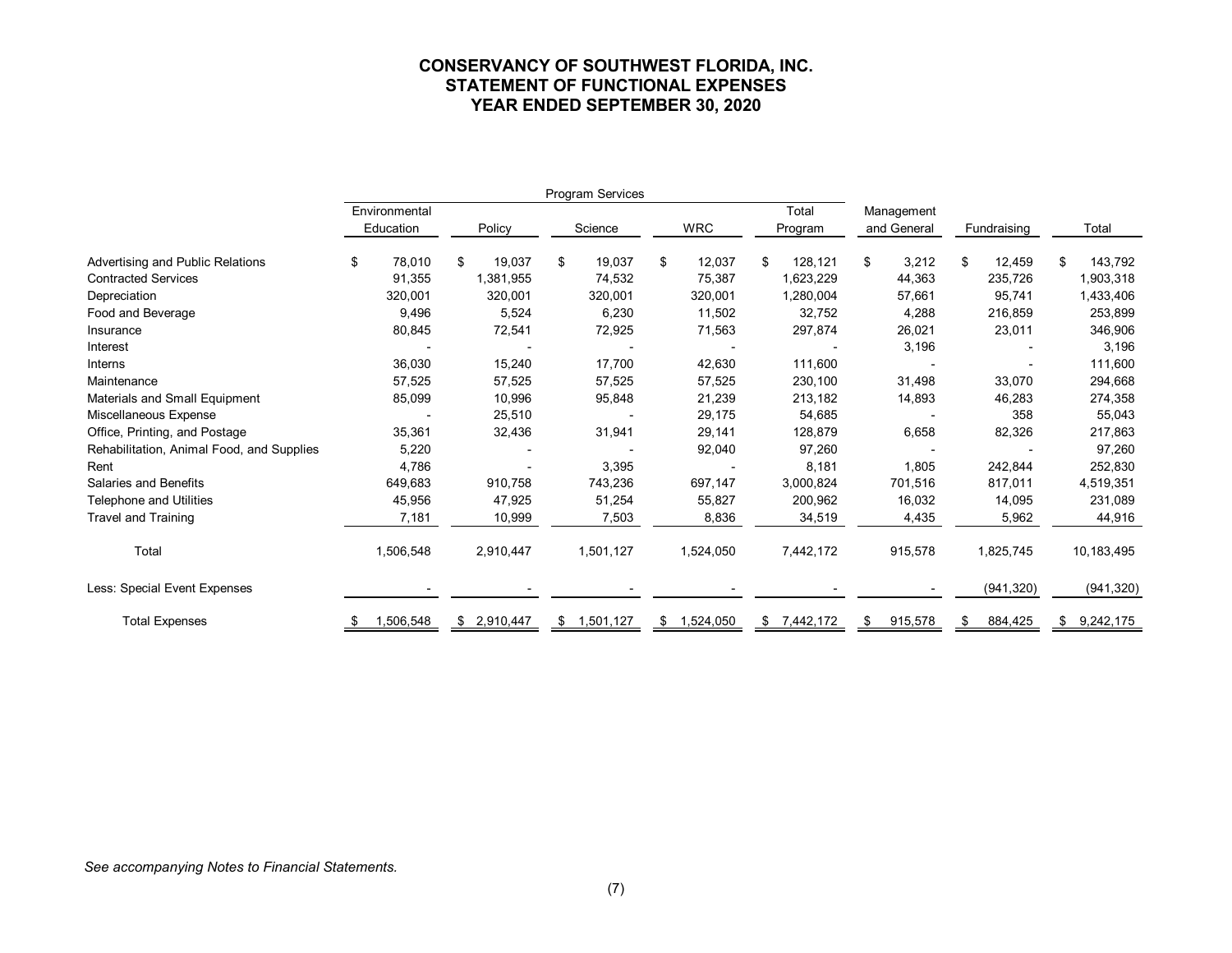### **CONSERVANCY OF SOUTHWEST FLORIDA, INC. STATEMENTS OF CASH FLOWS YEARS ENDED SEPTEMBER 30, 2021 AND 2020**

|                                                                  | 2021            | 2020                   |
|------------------------------------------------------------------|-----------------|------------------------|
| <b>CASH FLOWS FROM OPERATING ACTIVITIES</b>                      |                 |                        |
| Change in Net Assets                                             | \$<br>6,729,456 | \$<br>9,144,833        |
| Adjustments to Reconcile Change in Net Assets to Net Cash        |                 |                        |
| Provided (Used) by Operating Activities:                         |                 |                        |
| Gain on Sale of Investments                                      | (1,437,090)     | (91,660)               |
| Loss on Sale of Property and Equipment                           | 51,487          | 26,741                 |
| Depreciation                                                     | 1,416,889       | 1,433,406              |
| Paycheck Protection Program Loan Forgiveness                     | (1,582,130)     |                        |
| Present Value Discount of Unconditional Promises to Give         | (59, 540)       | (277, 767)             |
| <b>Bad Debt Expense</b>                                          |                 | 11,050                 |
| Net (Appreciation) in Fair Value of Investments                  | (7, 220, 574)   | (1,450,324)            |
| Appreciation of Trust Receivable and                             |                 |                        |
| Split-Interest Agreement                                         | (146, 935)      | (36, 635)              |
| <b>Contributed Securities</b>                                    | (282, 211)      | (6,744,285)            |
| Contributions Restricted for Long-Term Purposes                  | (580, 168)      | (2,935,374)            |
| (Increase) Decrease in:                                          |                 |                        |
| <b>Accrued Interest Receivable</b>                               | 31,978          | 7,038                  |
|                                                                  | 2,437           | (13, 635)              |
| Inventory<br><b>Grants Receivable</b>                            | (767, 209)      |                        |
|                                                                  |                 |                        |
| <b>Prepaid Expenses</b>                                          | (44, 507)       | (28, 129)              |
| <b>Other Receivables</b>                                         | (78, 474)       | (82, 399)              |
| Trust Receivable and Split-Interest Agreement                    |                 |                        |
| Increase (Decrease) in:                                          |                 |                        |
| Accounts Payable and Accrued Expenses                            | 2,645,421       | 671,510                |
| <b>Deferred Revenue</b>                                          | 68,778          | (7, 530)               |
| <b>Facility Deposits</b>                                         | 750             | (625)                  |
| Net Cash Used by Operating Activities                            | (1,251,642)     | (373, 785)             |
| <b>CASH FLOWS FROM INVESTING ACTIVITIES</b>                      |                 |                        |
| Purchases of Investments                                         | (4,758,114)     | (13, 439, 773)         |
| Proceeds from Sales of Investments                               | 4,555,884       | 15,921,010             |
| Increase in Construction in Process                              | (3,660,148)     | (976, 129)             |
| Purchase of Property and Equipment                               | (971, 553)      | (493, 356)             |
| Net Cash Provided (Used) by Investing Activities                 | (4,833,931)     | $\overline{1,}011,752$ |
| <b>CASH FLOWS FROM FINANCING ACTIVITIES</b>                      |                 |                        |
| Proceeds from Long-Term Debt                                     |                 | 788,268                |
| Proceeds from Paycheck Protection Program Loan                   | 793,862         |                        |
| Collections of Contributions Restricted for Long-Term Investment | 2,483,244       | 1,904,362              |
| Net Cash Provided by Financing Activities                        | 3,277,106       | 2,692,630              |
| <b>NET CHANGE IN CASH AND CASH EQUIVALENTS</b>                   | (2,808,467)     | 3,330,597              |
|                                                                  |                 |                        |
| Cash and Cash Equivalents - Beginning of Year                    | 9,850,685       | 6,520,088              |
| CASH AND CASH EQUIVALENTS - END OF YEAR                          | \$<br>7,042,218 | \$<br>9,850,685        |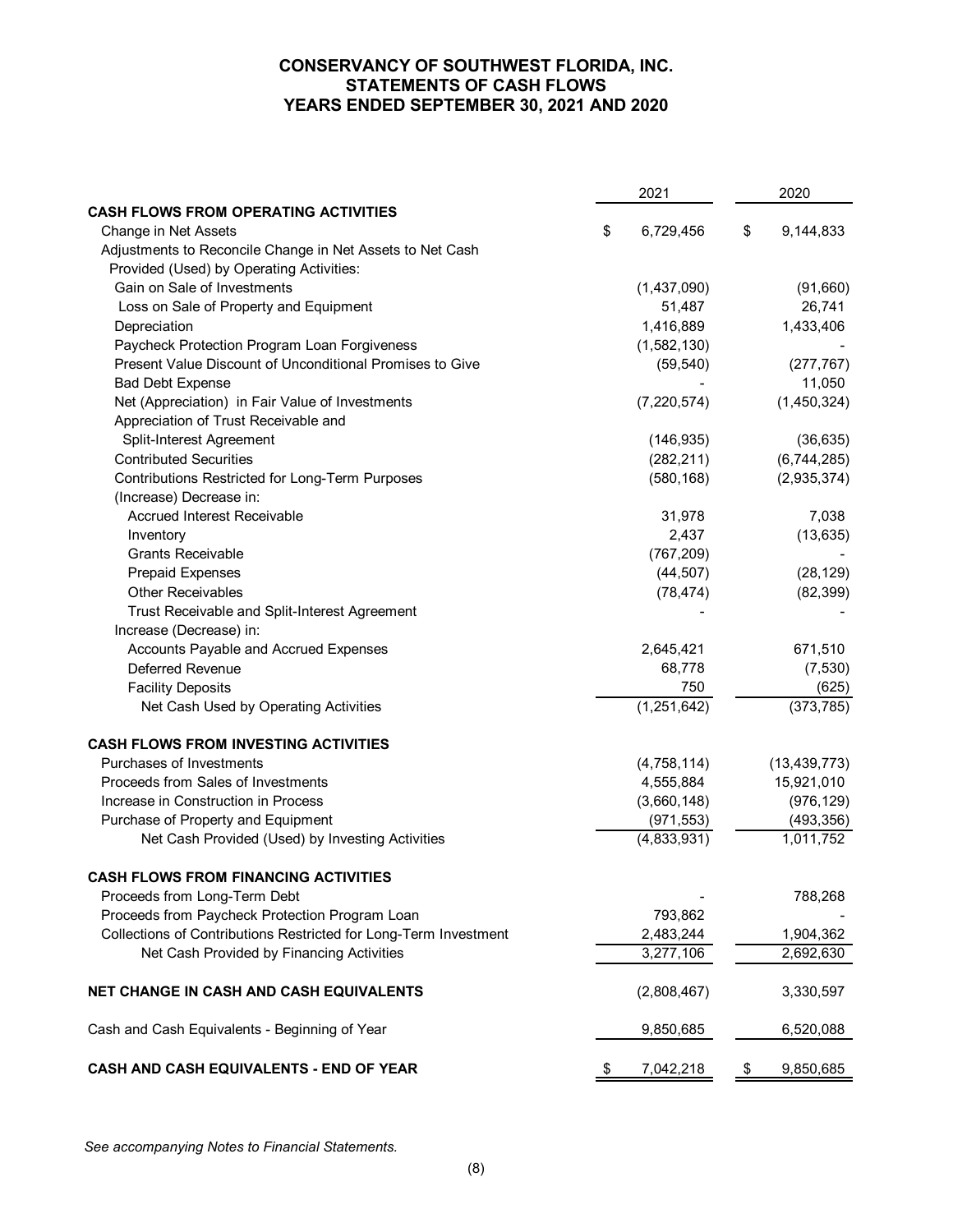### **CONSERVANCY OF SOUTHWEST FLORIDA, INC. STATEMENTS OF CASH FLOWS (CONTINUED) YEARS ENDED SEPTEMBER 30, 2021 AND 2020**

|                                                               |   | 2021      | 2020            |
|---------------------------------------------------------------|---|-----------|-----------------|
| AS PRESENTED IN THE STATEMENTS OF FINANCIAL POSITION          |   |           |                 |
| Cash and Cash Equivalents                                     | S | 6,571,036 | \$<br>9,358,045 |
| Cash and Cash Equivalents - Restricted for Long-Term Purposes |   | 471,182   | 492,640         |
| Total                                                         |   | 7.042.218 | 9,850,685       |
| SUPPLEMENTAL DISCLOSURES OF CASH FLOW INFORMATION             |   |           |                 |
| Construction in Process Placed into Service                   |   | 1,176,762 | 94.468          |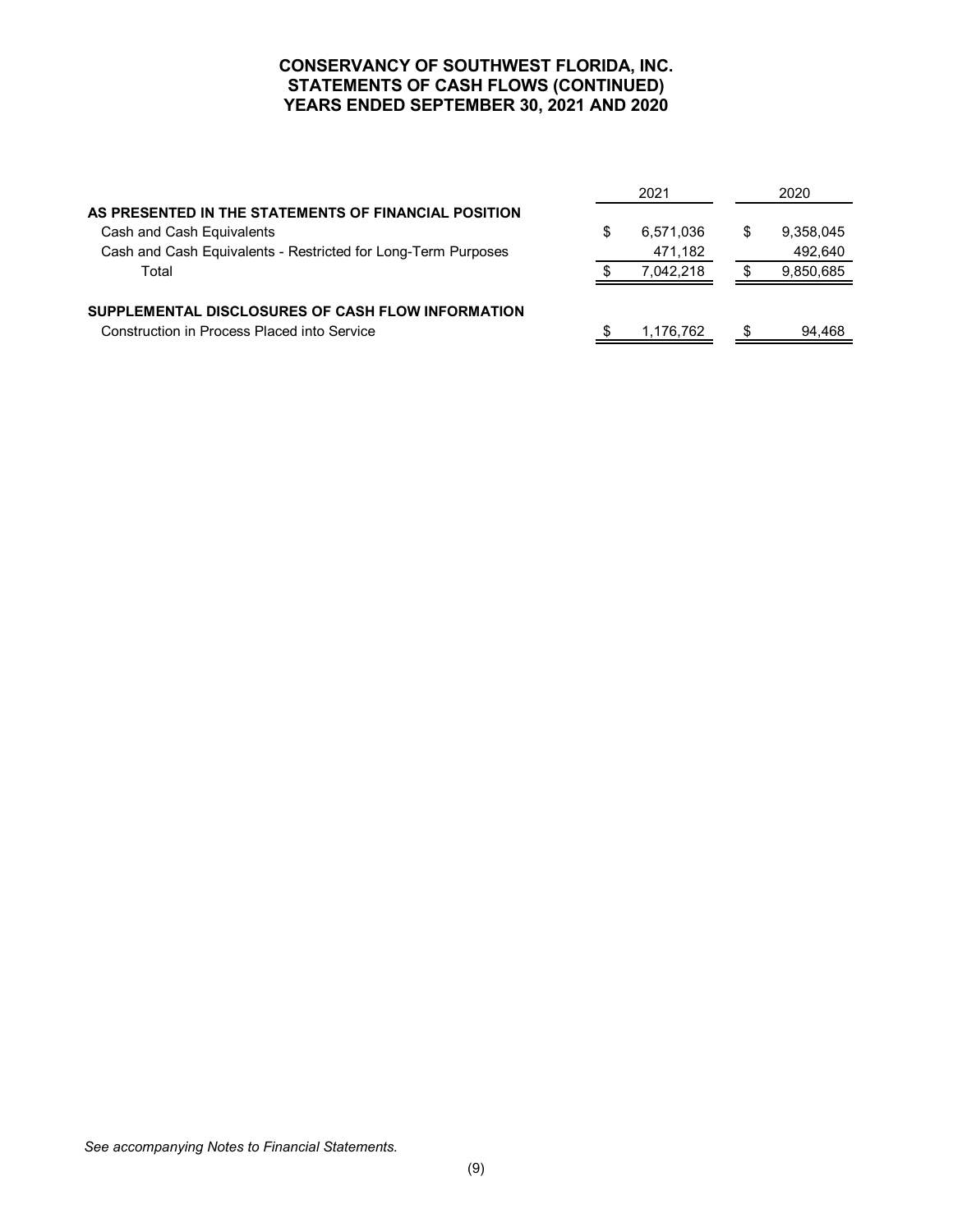### **NOTE 1 SUMMARY OF SIGNIFICANT ACCOUNTING POLICIES**

### **Nature of Activities**

The Conservancy of Southwest Florida, Inc. (the Organization) was established in 1966 as a nonprofit corporation in the state of Florida. The Organization is a 501(c)(3) nonprofit environmental protection organization with a more than 50-year history focused on the issues impacting the water, land, wildlife, and future of Collier, Lee, Charlotte, Hendry, and Glades counties. The Organization accomplishes this mission through the combined efforts of experts in environmental science, policy and advocacy, education, and wildlife rehabilitation. The Organization is supported primarily through donor contributions, grants and fundraising activities, and programs.

### **Basis of Accounting**

The accounts of the Organization are maintained, and the accompanying financial statements have been prepared, on the accrual basis of accounting. Accordingly, assets are recorded when the Organization obtains the rights of ownership or is entitled to claims for receipt and liabilities are recorded when the obligation is incurred.

### **Net Assets**

Net assets without donor restrictions are presently available for use by the Organization at the discretion of the board of directors. Net assets with donor restrictions are generally expendable only for purposes specified by donors or are time restricted. Some net assets with donor restrictions are to be maintained in perpetuity, the income from which is available to support specific activities or activities without donor restrictions, in accordance with donor stipulations.

### **Liquidity**

Assets are presented in the accompanying statements of financial position according to their nearness of conversion to cash and liabilities according to the nearness of their maturity and resulting use of cash.

### **Cash and Cash Equivalents**

For purposes of these financial statements, the Organization considers all unrestricted bank accounts, money market funds, and short-term investments with a maturity of three months or less to be cash equivalents. The Organization maintains bank accounts with balances which at times may exceed federally insured limits.

### **Assets Held Under Split-Interest Agreement**

The Organization is the beneficiary of a charitable remainder trust being held by a financial institution. Under the trust agreement, specified amounts or percentages of funds invested are payable to the donor or the donor's designee, for life. Upon the death of the lifetime beneficiary, 16% of the balance of the investment is to be paid to the Organization. The Organization has recorded as assets the present value of its estimated beneficial interest in this gift. The gift is valued using a discount rate of 3% over the estimated life expectancy of the annuitant.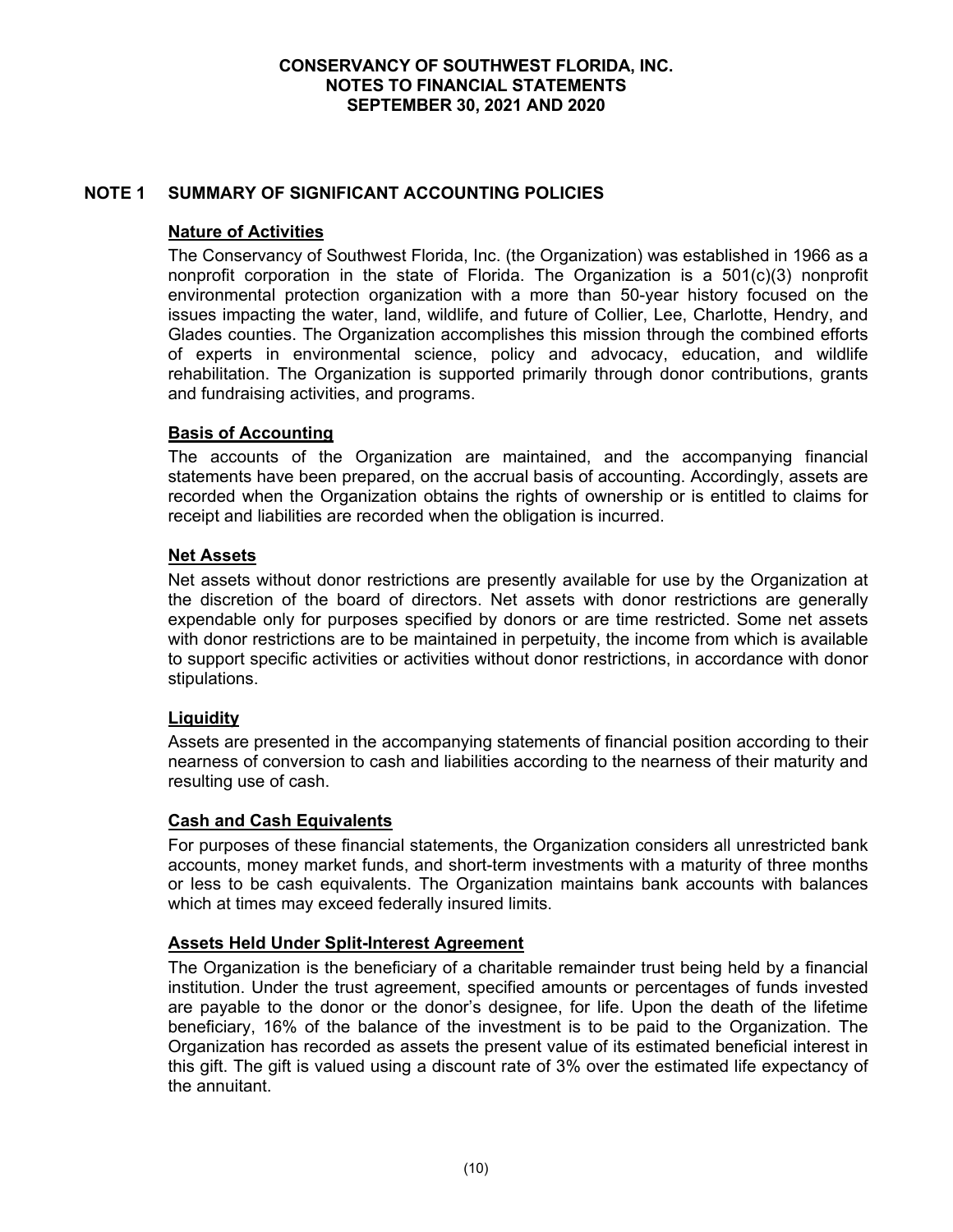### **NOTE 1 SUMMARY OF SIGNIFICANT ACCOUNTING POLICIES (CONTINUED)**

#### **Investments**

Investments in securities, mutual funds, real estate investment trusts, corporate bonds, and government bonds are carried at fair value determined by quoted prices on the last business day of the year. Investments in alternative investment funds that are not readily tradable are carried at an estimated fair value at the end of the period, as determined by management based upon financial statements and other financial information reported by the administrator of the underlying investment funds.

Donated investments are recorded at their fair value at the date of receipt. Investment income may be either with or without donor restrictions when earned, determined according to donor-imposed restrictions.

### **Fair Value Measurements**

The Organization categorizes its assets and liabilities measured at fair value into a threelevel hierarchy based on the priority of the inputs to the valuation technique used to determine fair value. The fair value hierarchy gives the highest priority to quoted prices in active markets for identical assets or liabilities (Level 1) and the lowest priority to unobservable inputs (Level 3). If the inputs used in the determination of the fair value measurement fall within different levels of the hierarchy, the categorization is based on the lowest level input that is significant to the fair value measurement. Assets and liabilities valued at fair value are categorized based on the inputs to the valuation techniques as follows:

*Level 1* – Inputs that utilize quoted prices (unadjusted) in active markets for identical assets or liabilities that the Organization has the ability to access.

*Level 2* – Inputs that include quoted prices for similar assets and liabilities in active markets and inputs that are observable for the asset or liability, either directly or indirectly, for substantially the full term of the financial instrument. Fair values for these instruments are estimated using pricing models, quoted prices of securities with similar characteristics, or discounted cash flows.

Level 3 – Inputs that are unobservable inputs for the asset or liability, which are typically based on an entity's own assumptions, as there is little, if any, related market activity.

Subsequent to initial recognition, the Organization may remeasure the carrying value of assets and liabilities measured on a nonrecurring basis to fair value. Adjustments to fair value usually result when certain assets are impaired. Such assets are written down from their carrying amounts to their fair value.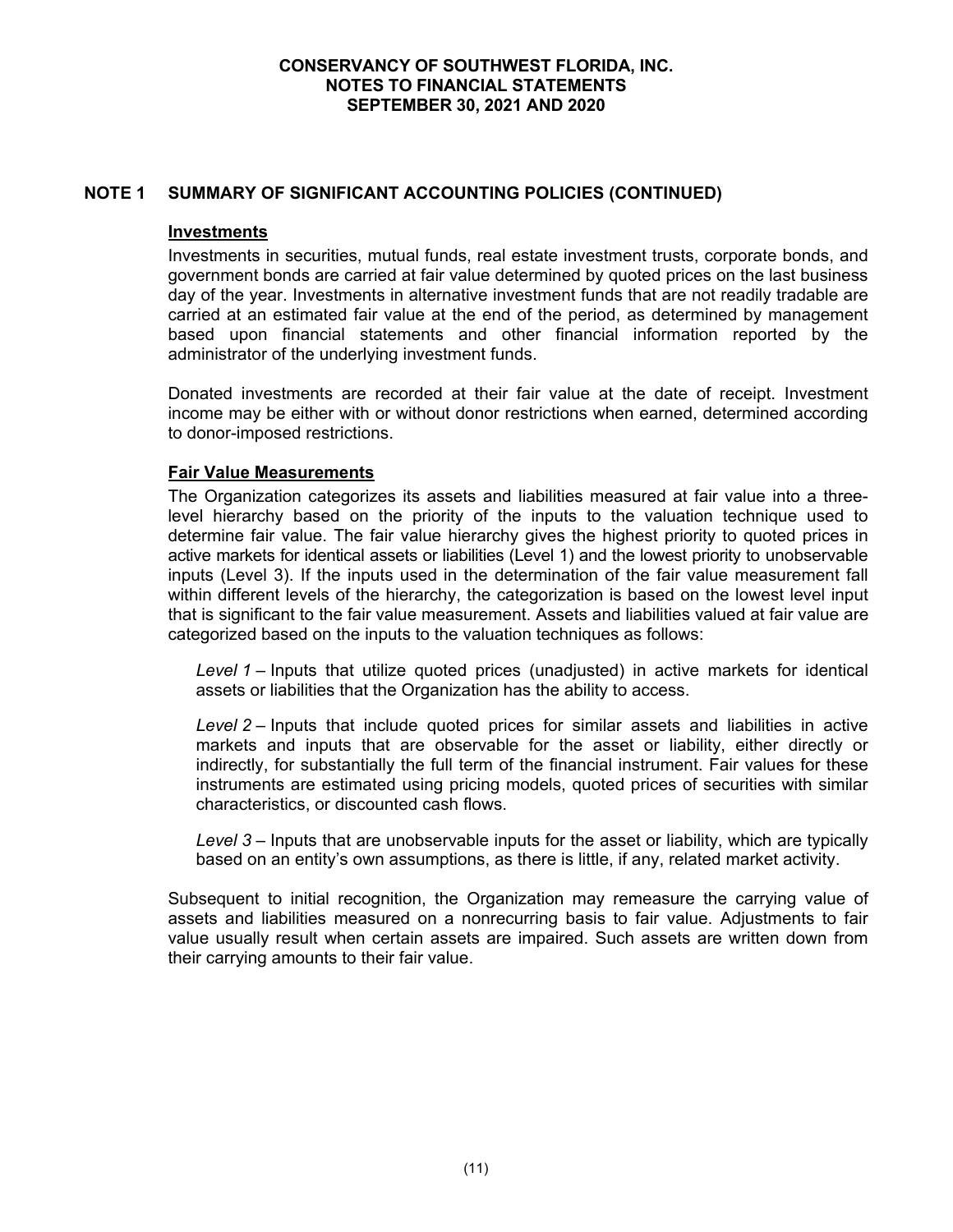### **NOTE 1 SUMMARY OF SIGNIFICANT ACCOUNTING POLICIES (CONTINUED)**

### **Property and Equipment, Net**

Property and equipment are capitalized at cost, if purchased, or at fair value at the time of contribution on items valued at more than \$1,000 with a life greater than one year. Depreciation is computed utilizing the straight-line method over the estimated useful lives of the respective assets ranging from 3 to 40 years.

Expenditures for major renewals and betterments that extend the useful lives of property and equipment are capitalized. Expenditures for maintenance and repairs are charged to expense as incurred.

### **Land Held for Conservation**

Land held for conservation is recorded at cost when purchased or at fair market value at the date of acquisition, if donated. Management reviews each parcel periodically to determine if there has been impairment to the value that is recorded in the statements of financial position.

### **Inventory**

Inventories on the statements of financial position are stated at the lower of cost or net realizable value determined by the first-in, first-out method. Inventory recorded on the Organization's financial statements are purchased and are for sale in the nature store.

### **Deferred Revenue**

Revenue received from membership dues is recognized when received, as the services to be provided to the membership are not material. Revenue from programs is recognized in the year to which it relates. Program revenues received in advance are recorded as deferred revenue.

### **Functional Allocation of Expenses**

The costs of providing various support to the Organization's operations, as well as other management and general activities, have been summarized on a functional basis in the statements of functional expenses. Accordingly, certain costs have been allocated among the programs and supporting services benefited. Special events expenses, which are reflected on the accompanying statement of activities as netting with revenue, would be reflected in a separate column in the statements of functional expenses, called "Costs of Direct Benefit to Donor" by their natural classification. Management believes the current presentation is adequate.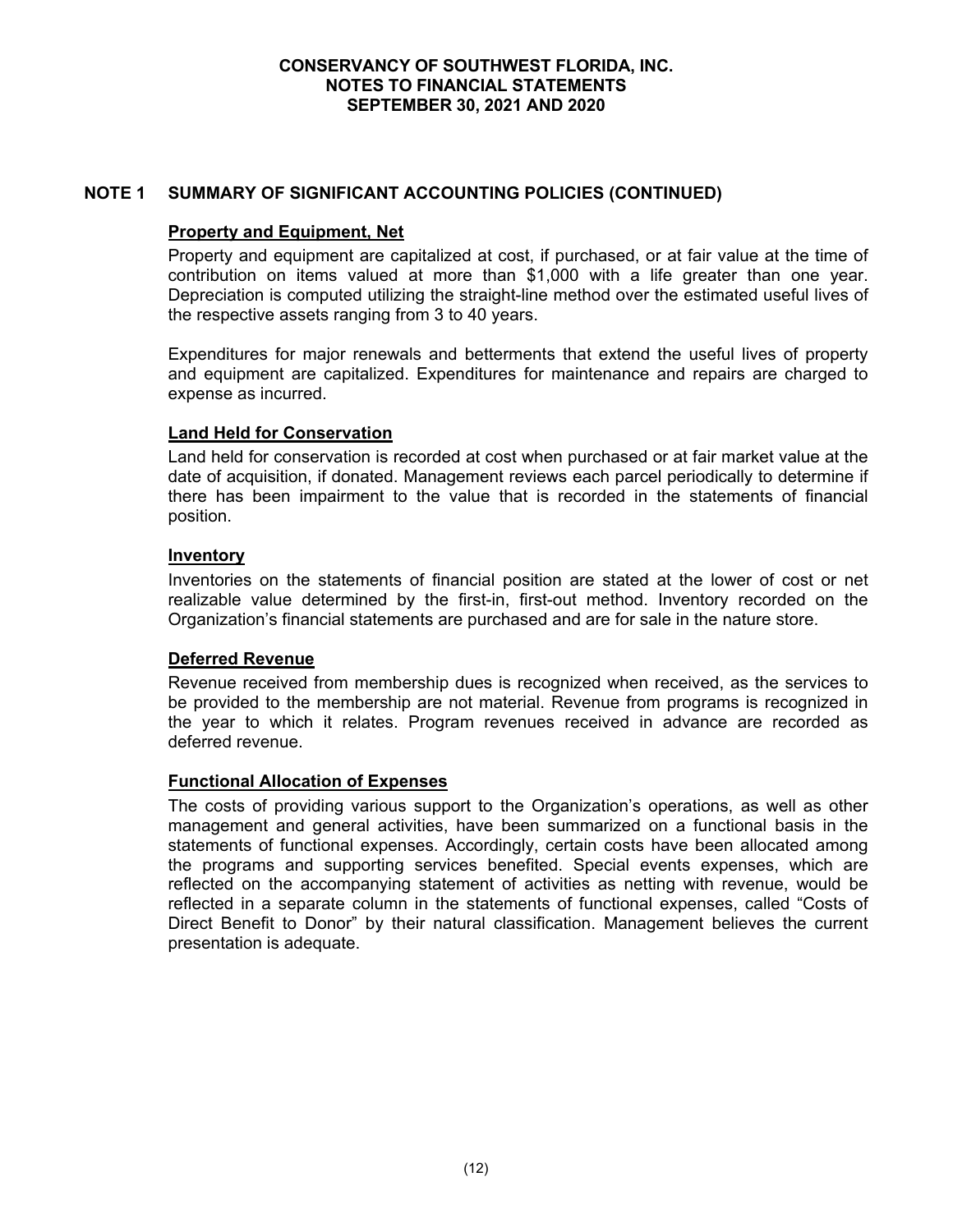### **NOTE 1 SUMMARY OF SIGNIFICANT ACCOUNTING POLICIES (CONTINUED)**

### **Contributions and Grants**

Contributions are recognized as revenue when the donor makes the donation to the Organization or when the donor makes a promise to give to the Organization that is, in substance, unconditional. All donor-restricted contributions are reported as increases in net assets with donor restrictions depending on the nature of the restrictions. Net assets with donor restrictions are then reclassified to net assets without donor restrictions upon expiration of the time or use restriction. However, restricted contributions whose restrictions are met in the same reporting period are shown as contributions without donor restrictions.

The Organization periodically receives donations of nonmonetary goods which are used in the Organization's programs. Donated goods which are used in the Organization's programs are recorded at estimated fair value at the date of the donation and are included in contributions. The Organization received \$40,356 and \$33,480 in donated goods for use in their programs for the years ended September 30, 2021 and 2020, respectively.

During the year ended September 30, 2021, the Organization was granted \$767,209 in funds under the Employee Retention Credit program of the CARES Act, which has been recognized as grant revenue and receivable in the statement of financial position and statement of activities.

### **Unconditional Promises to Give**

The Organization is holding a fundraising campaign to assist them in continuing their mission, renovation of their facilities, and to build their endowment. Unconditional promises to give due in the next year are recorded at their net realizable value. Unconditional promises to give due in subsequent years are reported at the present value of their net realizable value, using risk-free interest rates applicable to the years in which the promises are to be received. Additionally, the Organization uses the allowance method to determine uncollectible unconditional promises to give. The allowance is based on prior years' experience and management's analysis of specific promises made.

### **Donated Services**

Contributed services are reported as contributions, at their fair value, if such services create or enhance nonfinancial assets, require specialized skills, and are provided by individuals possessing such specialized skills or the services would have been purchased, if not donated. Many individuals volunteer their time, approximately 20,000 hours in 2021 and 70,000 hours in 2020, and perform a variety of tasks that assist the Organization in educational services, store operations, committee assignments, and fundraising. No amounts have been reflected in the statements of activities and changes in net assets because the criteria for recognition have not been satisfied.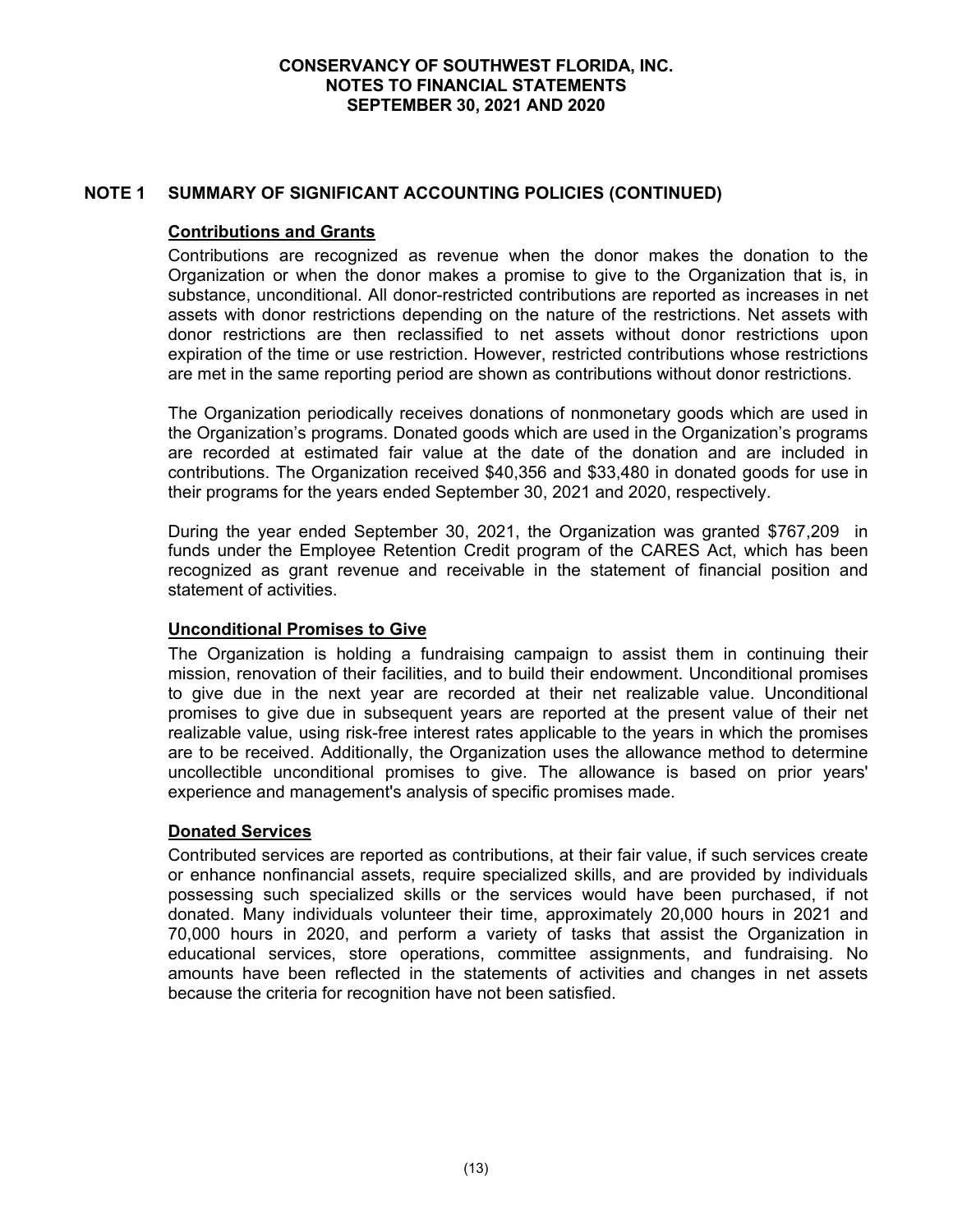### **NOTE 1 SUMMARY OF SIGNIFICANT ACCOUNTING POLICIES (CONTINUED)**

#### **Income Taxes**

The IRS has determined the Organization to be exempt from income taxes under the provisions of Internal Revenue Code (IRC) Section 501(c)(3). In addition, the Organization has been determined by the IRS to be other than a private foundation within the meaning of Section 509(a) of the IRC. The IRC provides for taxation of unrelated business income under certain circumstances. The consignment shops that the Organization operates are subject to such unrelated business income taxes. The Organization has not been examined by the IRS.

### **Subsequent Events**

In preparing these financial statements, the Organization, has evaluated events and transactions for potential recognition or disclosure through February 1, 2022, the date the financial statements were available to be issued.

### **Change in Accounting Principle**

The Financial Accounting Standards Board issued Accounting Standards Update (ASU) 2018-13, *Fair Value Measurement (Topic 820): Disclosure Framework – Changes to the Disclosure Requirements for Fair Value Measurements.* The ASU removes and modifies disclosure requirements retrospectively for nonpublic entities. The ASU is effective for fiscal years beginning after December 31, 2019. The Organization adopted ASU 2018-13 using the retrospective method. The adoption of 2018-13 has no impact on the Organization's fair value measurements.

### **NOTE 2 LIQUIDITY AND AVAILABILITY**

Financial assets available within one year of the statement of financial position date to meet cash needs for general expenditures, comprise the following:

| 2021            | 2020            |
|-----------------|-----------------|
|                 |                 |
| \$<br>6,571,036 | 9,358,045<br>\$ |
|                 |                 |
| 471,182         | 492,640         |
| 209             | 32,187          |
| 4,570,479       | 6,415,049       |
| 939,734         | 94,051          |
| 48,558,200      | 39,416,095      |
| 2,323,866       | 2,175,897       |
| 63,434,706      | 57,983,964      |
|                 |                 |
| (17, 468, 683)  | (15, 471, 917)  |
| (19, 195, 592)  | (18, 510, 022)  |
| (18, 616, 093)  | (18,616,093)    |
| 8,154,338       | 5,385,932       |
|                 |                 |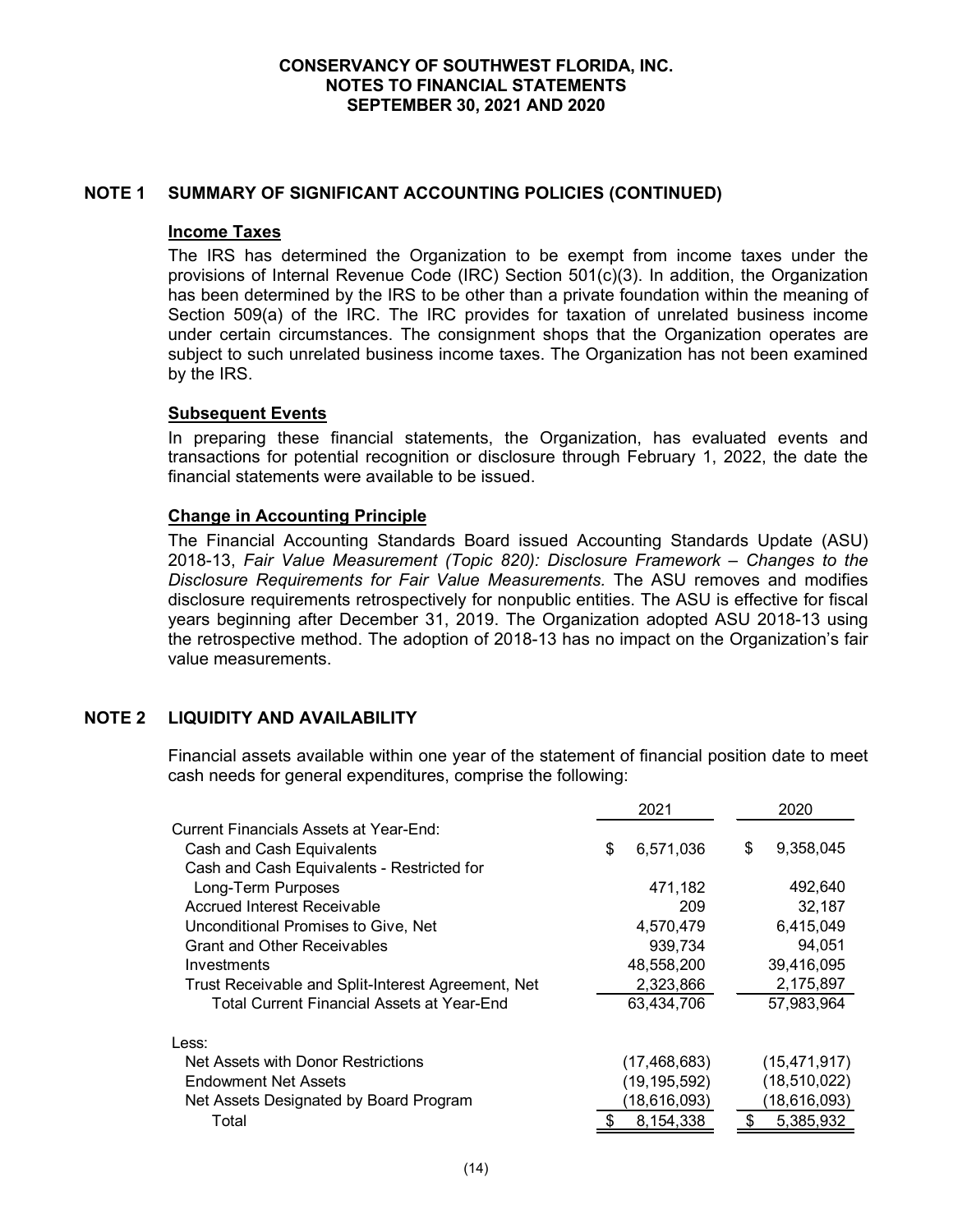### **NOTE 2 LIQUIDITY AND AVAILABILITY (CONTINUED)**

In addition to contribution revenues, net proceeds from admissions revenues are available to support operations. Cash flows from admissions revenues are received daily based on ticket sales throughout the year.

### **NOTE 3 UNCONDITIONAL PROMISES TO GIVE, NET**

Unconditional promises to give consists of the following at September 30:

|                                       | 2021      | 2020      |
|---------------------------------------|-----------|-----------|
| Unconditional Promises to Give        | 4.662.843 | 6.565.919 |
| Less: Allowance for Doubtful Accounts | (10.000)  | (10,000)  |
| Less: Discount to Net Present Value   | (82, 364) | (140.870) |
| Total                                 | 4.570.479 | 6.415.049 |

Unconditional promises to give are scheduled to be received as follows:

| One Year or Less  | 1.888.128 |
|-------------------|-----------|
| Two to Five Years | 2,774,715 |
| Total             | 4,662,843 |

Unconditional promises to give are reflected at present value of estimated cash flows using a discount rate of 1.50% to 2.50% at September 30, 2021 and 2020. Management has estimated the allowance for doubtful accounts to be approximately \$10,000 for 2021 and 2020.

### **NOTE 4 INVESTMENTS AND FAIR VALUE**

Investments at September 30 are composed of the following:

|                             |                  | 2021              | 2020             |                   |
|-----------------------------|------------------|-------------------|------------------|-------------------|
|                             | Cost             | <b>Fair Value</b> | Cost             | <b>Fair Value</b> |
| Equities - Domestic         | 17,893,430<br>S. | 24,886,009<br>\$  | \$18,462,572     | 20,191,043<br>\$  |
| Equities - Foreign          | 5,928,096        | 7,673,673         | 6,112,328        | 6,384,096         |
| U.S. Agency Bonds           | 972,557          | 1,011,266         | 554,402          | 611,437           |
| Corporate Bonds             | 2,682,716        | 2,725,555         | 2,321,283        | 2,393,198         |
| <b>Municipal Bonds</b>      | 2,778,602        | 2,850,201         | 2,423,934        | 2,513,646         |
| Mutual Funds - Real Estate  | 2,019,553        | 2,395,500         | 1,852,358        | 1,703,916         |
| Mutual Funds - Fixed Income | 6,357,244        | 6,491,475         | 4,852,304        | 4,952,082         |
| Alternative investments     |                  | 5,000             |                  | 5,000             |
| Mortgage Pools              | 518,288          | 519,521           | 649,774          | 661,677           |
| Total                       | 39,150,486       | 48,558,200        | 37,228,955<br>\$ | 39,416,095<br>S   |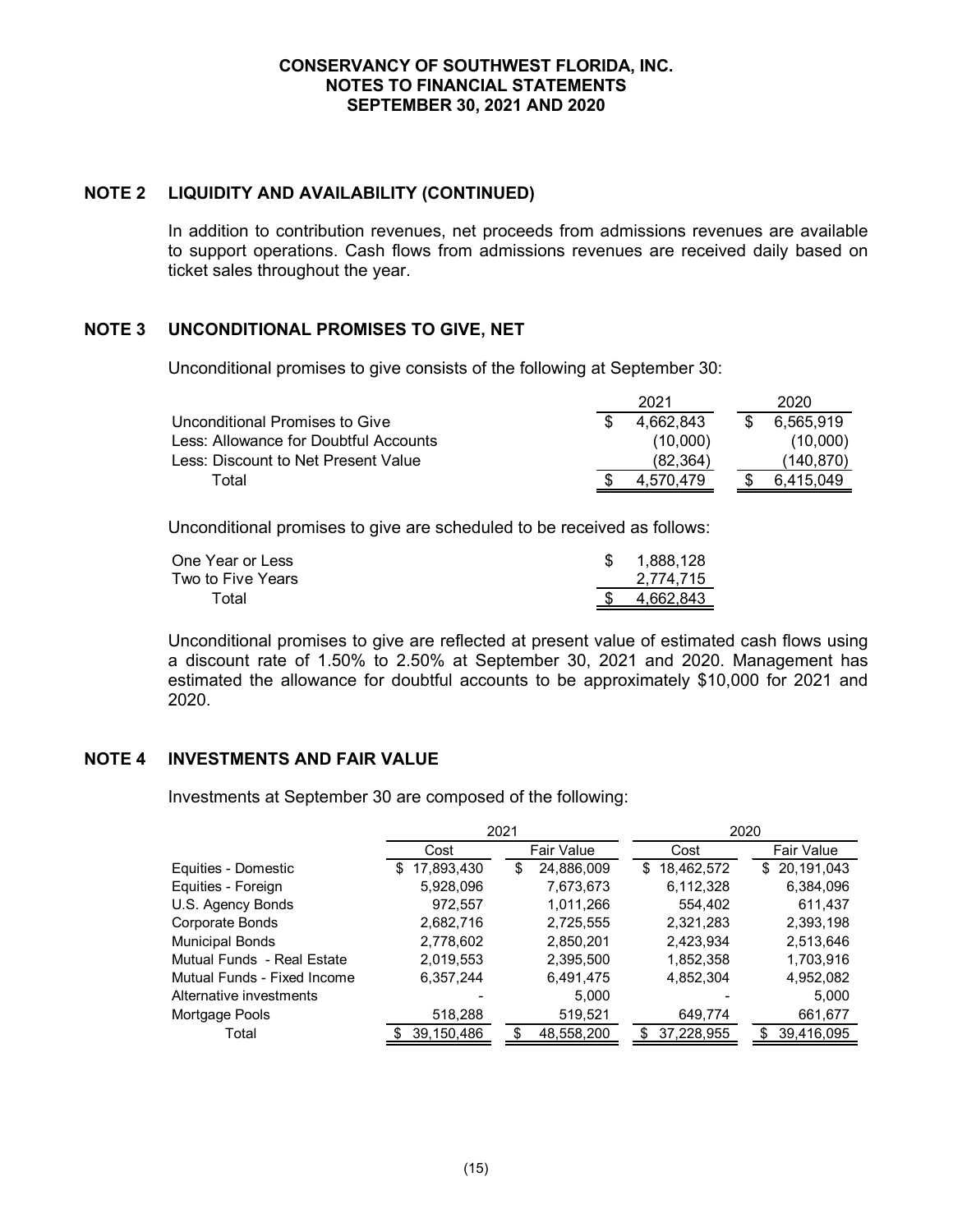### **NOTE 4 INVESTMENTS AND FAIR VALUE (CONTINUED)**

The following tabulation summarizes unrealized and realized gains for the years ended September 30:

|                                     |                  |                  | Excess of        |
|-------------------------------------|------------------|------------------|------------------|
|                                     |                  |                  | Fair Value       |
| September 30, 2021                  | Cost             | Fair Value       | Over Cost        |
| Balance - September 30, 2020        | \$<br>37,228,955 | \$ 39,416,095    | \$<br>2,187,140  |
| Balance - September 30, 2021        | 39,150,486       | 48,558,200       | 9,407,714        |
| Increase in Unrealized Depreciation |                  |                  | 7,220,574        |
| Net Realized Gain on Investments    |                  |                  | 1,437,090        |
| Net Gain on Investments             |                  |                  | 8,657,664        |
|                                     |                  |                  |                  |
|                                     |                  |                  | <b>Excess of</b> |
|                                     |                  |                  | Fair Value       |
| September 30, 2020                  | Cost             | Fair Value       | Over Cost        |
| Balance - September 30, 2019        | \$<br>32,874,247 | 33,611,063<br>\$ | \$<br>736,816    |
| Balance - September 30, 2020        | 37,228,955       | 39,416,095       | 2,187,140        |
| Increase in Unrealized Appreciation |                  |                  | 1,450,324        |
| Net Realized Gain on Investments    |                  |                  | 91,660           |

The components of investment return are as follows:

|                                              | 2021          | 2020      |
|----------------------------------------------|---------------|-----------|
| Dividends and Interest                       | \$<br>609,526 | 925,798   |
| Gain on Sale of Investments                  | 1,437,090     | 91,660    |
| Net Change in Appreciation (Depreciation) in |               |           |
| Fair Value of Investments                    | 7,220,574     | 1,450,324 |
| <b>Investment Management Fees</b>            | (106, 910)    | (92, 475) |
| <b>Total Investment Return</b>               | 9,160,280     | 2,375,307 |

The Organization invests in a variety of investments. In general, investments are exposed to various risks, such as interest rate, credit, and overall market volatility risk. Due to the level of risk associated with certain investments, it is reasonably possible that changes in the values of the investments will occur in the near term and that such changes could materially affect the investment balances and the amounts reported in the statements of financial position.

The Organization uses fair value measurements to record fair value adjustments to certain assets and liabilities and to determine fair value disclosures. For additional information on how the Organization measures fair value, refer to Note 1 – Summary of Significant Accounting Principles. The following table presents the fair value hierarchy for the balances of the assets of the Organization measured at fair value on a recurring basis as of September 30, 2021: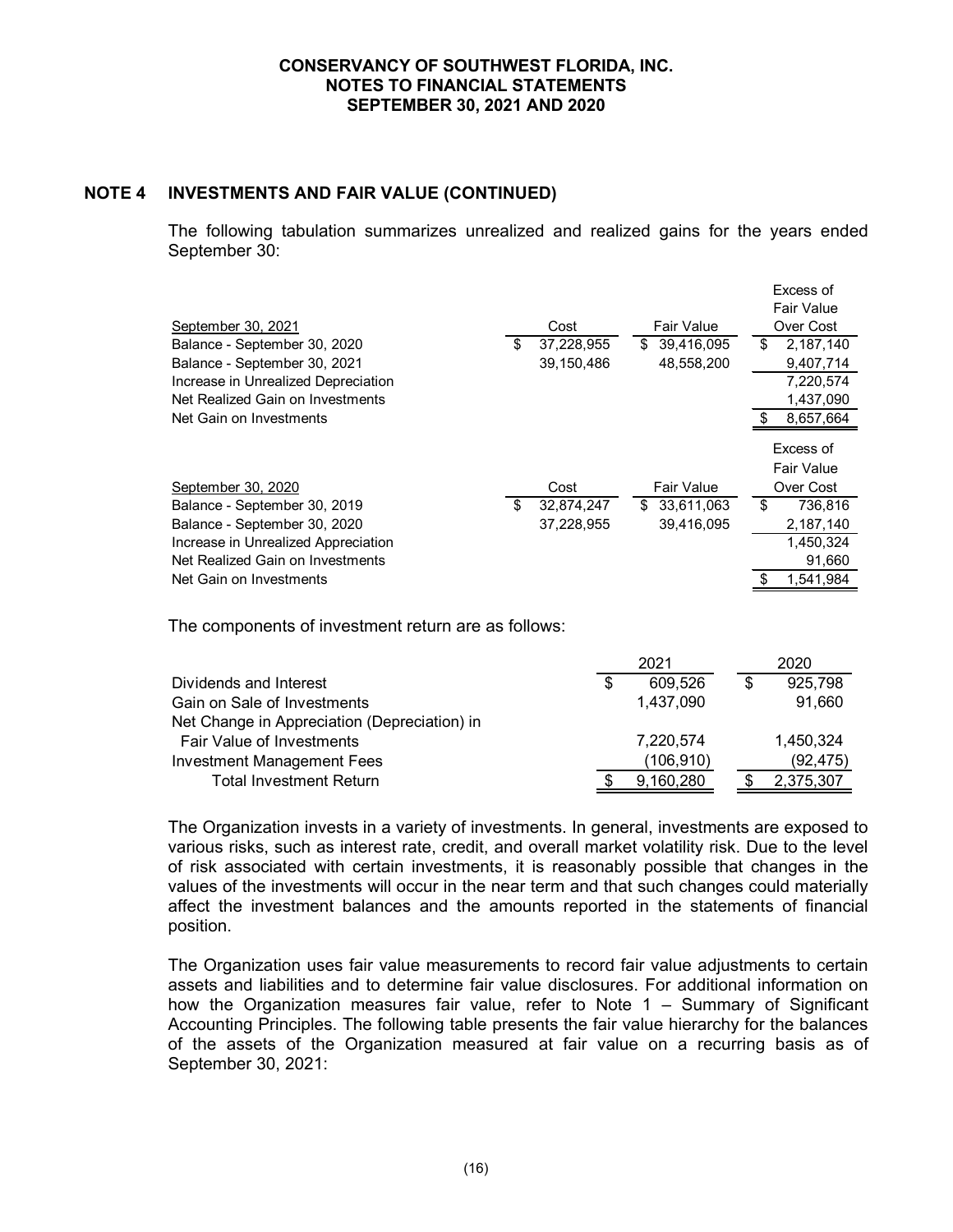# **NOTE 4 INVESTMENTS AND FAIR VALUE (CONTINUED)**

|                             | Level 1      | Level 2         | Level 3   | Total        |
|-----------------------------|--------------|-----------------|-----------|--------------|
| Assets:                     |              |                 |           |              |
| Equities - Domestic         | \$24,886,009 | \$              | \$        | \$24,886,009 |
| Equities - Foreign          | 7,673,673    |                 |           | 7,673,673    |
| Mutual Funds - Fixed Income | 6,491,475    |                 |           | 6,491,475    |
| Mutual Funds - Real Estate  | 2,395,500    |                 |           | 2,395,500    |
| Corporate Bonds             |              | 2,725,555       |           | 2,725,555    |
| Mortgage Pools              |              | 519,521         |           | 519,521      |
| <b>Municipal Bonds</b>      |              | 2,850,201       |           | 2,850,201    |
| U.S. Agency Bonds           |              | 1,011,266       |           | 1,011,266    |
| Alternative Investments     |              | 5.000           |           | 5,000        |
| Trust Receivable and        |              |                 |           |              |
| Split-Interest Agreement    |              |                 | 2,323,866 | 2,323,866    |
| Total                       | \$41.446.657 | 7,111,543<br>\$ | 2,323,866 | \$50,882,066 |

The following table presents the fair value hierarchy for the balances of the assets the Organization measured at fair value on a recurring basis as of September 30, 2020:

|                             | Level 1      | Level 2         | Level 3                  | Total        |
|-----------------------------|--------------|-----------------|--------------------------|--------------|
| Assets:                     |              |                 |                          |              |
| Common Stock - Domestic     | \$20.191.043 | \$              | \$                       | \$20,191,043 |
| Common Stock - Foreign      | 6,384,096    |                 |                          | 6,384,096    |
| Mutual Funds - Fixed Income | 4,952,082    |                 |                          | 4,952,082    |
| Mutual Funds - Real Estate  | 1,703,916    |                 |                          | 1.703.916    |
| Corporate Bonds             |              | 2,393,198       |                          | 2,393,198    |
| Mortgage Pools              |              | 661.677         |                          | 661.677      |
| <b>Municipal Bonds</b>      |              | 2,513,646       |                          | 2,513,646    |
| U.S. Agency Bonds           |              | 611,437         |                          | 611,437      |
| Alternative Investments     |              | 5,000           |                          | 5,000        |
| Trust Receivable and        |              |                 |                          |              |
| Split-Interest Agreement    |              |                 | 2,175,897                | 2,175,897    |
| Total                       | \$33,231,137 | \$<br>6,184,958 | 2,175,897<br>\$          | \$41,591,992 |
|                             |              |                 | Split Interest Agreement |              |

|                                             | Split Interest Agreement |     |         |  |
|---------------------------------------------|--------------------------|-----|---------|--|
|                                             | 2021                     |     | 2020    |  |
| Gains                                       | 146.935                  | -\$ | 178.954 |  |
| Change in Split Interest Agreement Discount |                          |     |         |  |
| to Net Present Value                        | 1.034                    |     | 142.319 |  |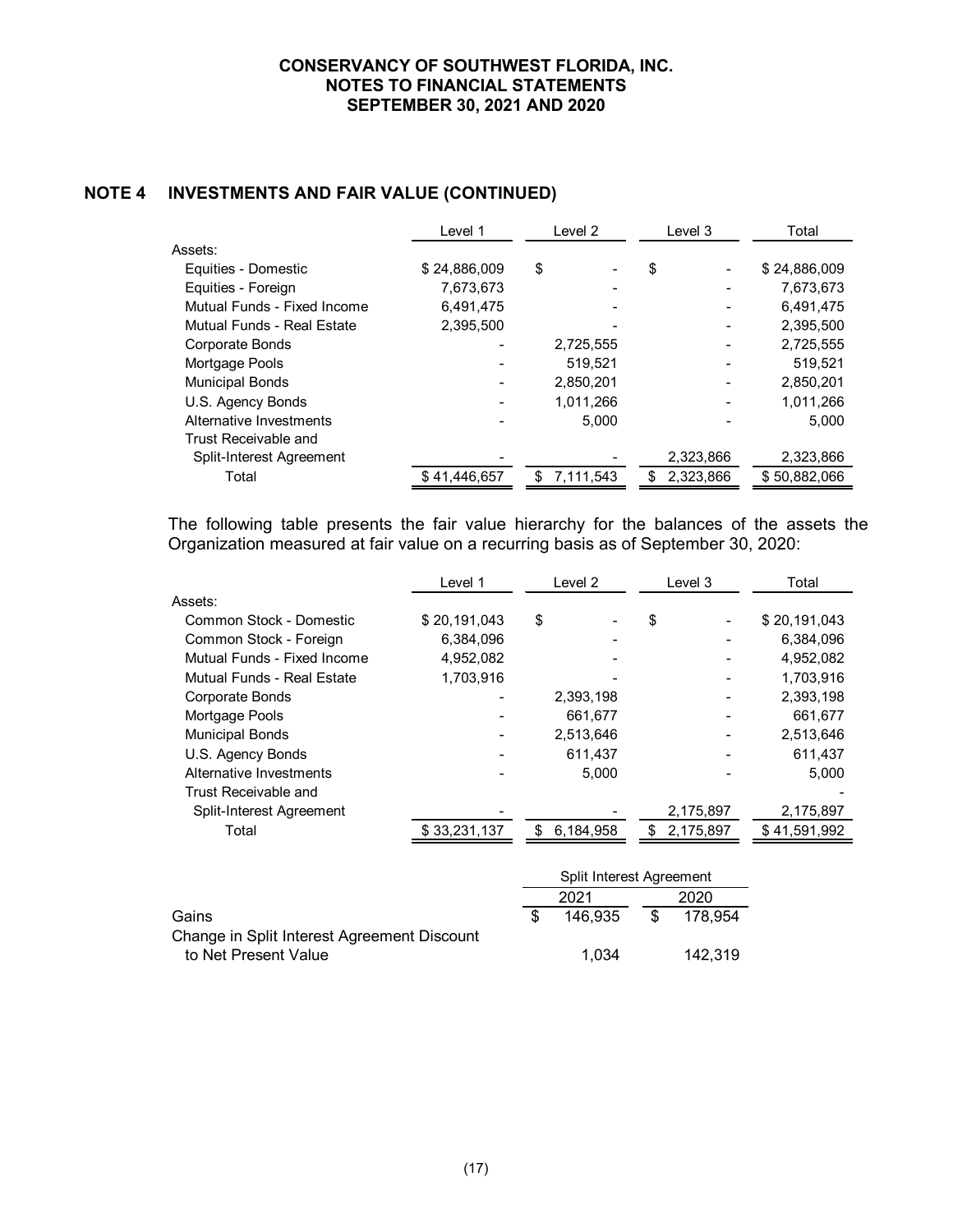### **NOTE 4 INVESTMENTS AND FAIR VALUE (CONTINUED)**

|                              |                 | <b>Fair Value</b> | PHICIDAL<br>Valuation | Unobservable         |
|------------------------------|-----------------|-------------------|-----------------------|----------------------|
| Instrument                   | 2021            | 2020              | Technique             | Inputs               |
| Split Interest Agreement and | 2,323,866<br>\$ | \$2,175,897       | Fair Value            | Amount and           |
| <b>Trust Receivable</b>      |                 |                   | based on              | Timing of            |
|                              |                 |                   | estimated             | <b>Distributions</b> |
|                              |                 |                   | payout, Life          |                      |
|                              |                 |                   | expectancy,           |                      |
|                              |                 |                   | and IRS               |                      |
|                              |                 |                   | factors               |                      |
|                              |                 |                   |                       |                      |

Principal

Investments categorized at Level 2 are measured at fair value utilizing market prices at the close of business of the last day for the statement period, provided by investment advisors. Investments categorized at Level 3 are measured at fair value with a valuation technique utilizing estimated membership interest and subscription amounts obtained from the managing member. Assets held under trust receivable and split-interest agreement categorized at Level 3 are measured at fair value utilizing market prices at the close of business of the last day for the statement period, provided by investment advisors.

### **NOTE 5 PROPERTY AND EQUIPMENT, NET**

Property and equipment at September 30 consists of the following:

|                                            | 2021           | 2020           |
|--------------------------------------------|----------------|----------------|
| Land                                       | 579,046<br>\$  | 579,046        |
| <b>Building and Improvements</b>           | 28,855,369     | 29,006,158     |
| Museum Exhibits                            | 248,209        | 253,209        |
| <b>Furniture and Equipment</b>             | 3,239,576      | 2,873,117      |
| <b>Transportation and Marine Equipment</b> | 1,348,189      | 888,607        |
| Statuary                                   | 100,231        | 100,231        |
| Subtotal                                   | 34,370,620     | 33,700,368     |
| Less: Accumulated Depreciation             | (13, 321, 788) | (12, 154, 713) |
| Total                                      | 21,048,832     | 21,545,655     |

Depreciation expense for the years ended September 30, 2021 and 2020 was \$1,416,889 and \$1,433,406, respectively.

### **NOTE 6 CONSTRUCTION IN PROCESS**

In connection with the Organization's planned building and exhibits, construction in process as of September 30, 2021 and 2020 totaled \$4,863,363 and \$1,203,215, respectively. During the years ended September 30, 2021 and 2020, \$1,176,762 and \$94,468 of construction in process was placed into service, respectively. During the years ended September 30, 2021 and 2020, the Organization capitalized no interest related to its ongoing construction projects.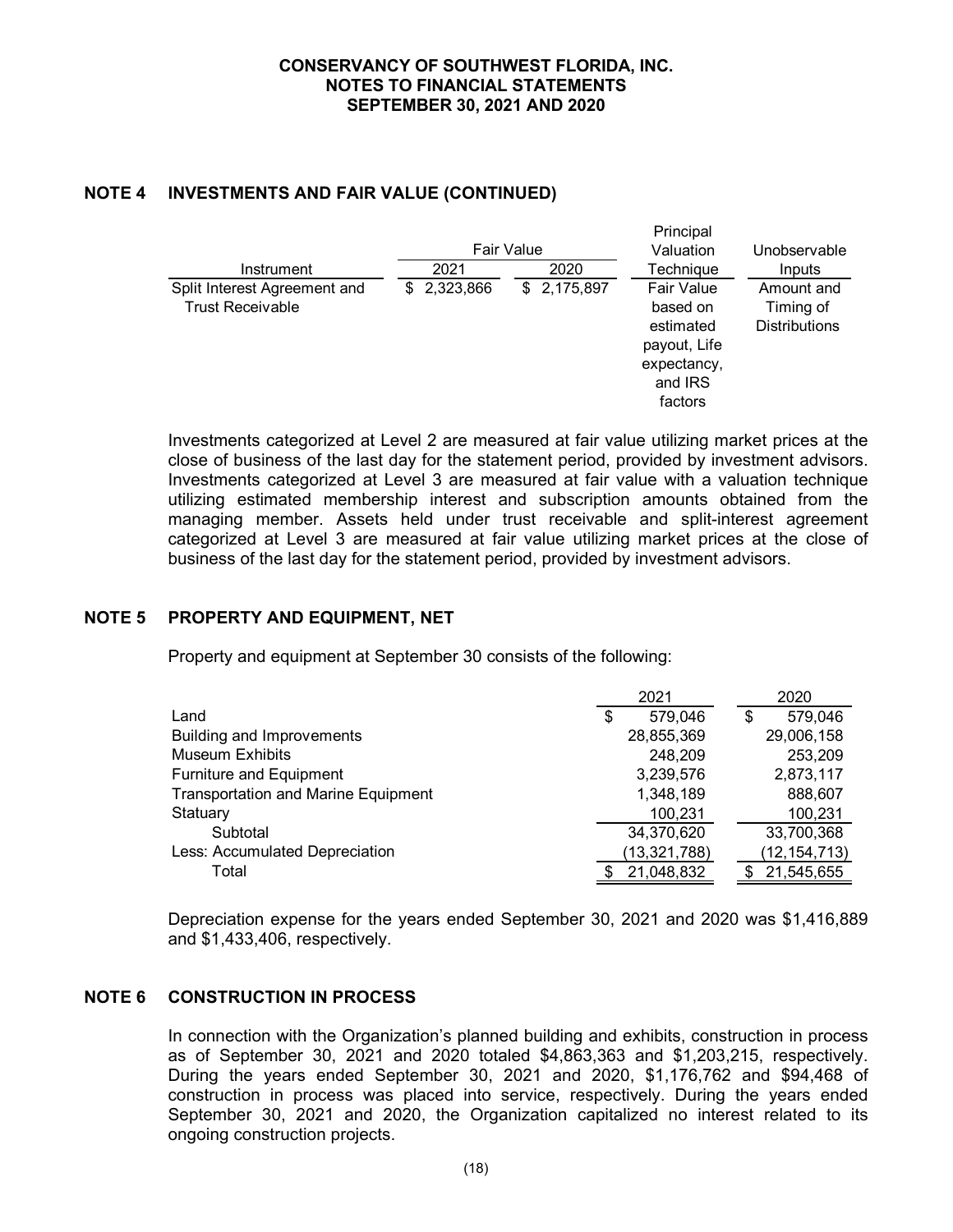### **NOTE 7 TRUST RECEIVABLE AND SPLIT-INTEREST AGREEMENT**

The Organization has a trust receivable, split-interest agreement, and beneficial assets held by others at September 30 as follows:

|                                 | 2021      |  | 2020      |
|---------------------------------|-----------|--|-----------|
| Trust Receivable                | 1,806,452 |  | 1,721,884 |
| Split-Interest Agreement        | 510.020   |  | 447.654   |
| Beneficial Asset Held by Others | 7.394     |  | 6.359     |
| Total                           | 2,323,866 |  | 2.175.897 |

During the year ended September 30, 2015, the Organization transferred funds to the Community Foundation of Collier County for investment purposes. The Community Foundation of Collier County holds variance power over the funds and is holding the funds for the benefit of the Organization. Future benefits of these funds remain on the books of the Organization as the funds were originally donated to the Organization. The amounts are recorded at fair value at September 30, 2021 and 2020.

### **NOTE 8 CASH RESTRICTED FOR LONG-TERM PURPOSES**

In 2014, the Conservancy received \$501,069 that is restricted to be used for conservation purposes and is required to be maintained in a separate bank account. The remaining balance in this account at September 30, 2021 and 2020 was \$295,531 and \$295,386, respectively.

Cash restricted for long-term purposes consists of the following at September 30:

| 2021 |         | 2020    |  |
|------|---------|---------|--|
|      | 175.651 | 197.254 |  |
|      | 295.531 | 295.386 |  |
|      | 471.182 | 492.640 |  |
|      |         |         |  |

### **NOTE 9 NOTES PAYABLE**

On April 28, 2020, the Organization received a loan from a financial institution in the amount of \$788,268 to fund payroll, rent, and utilities through the Paycheck Protection Program Flexibility Act of 2020 (the PPP Loan). The PPP Loan could be forgiven by the U.S. Small Business Administration (SBA) subject to certain performance barriers as outlined in the loan agreement and the CARES Act. The SBA may review funding eligibility and usage of funds in compliance with the program based on dollar thresholds and other factors. The amount of liability, if any, from potential noncompliance cannot be determined with certainty; however, management is of the opinion that any review will not have a material adverse impact on the Organization's financial position. On December 29, 2020, the SBA has formally forgiven the entire portion of the Organization's obligation under this PPP Loan. Therefore, the Organization recognized \$788,268 in revenue for the year ended September 30, 2021.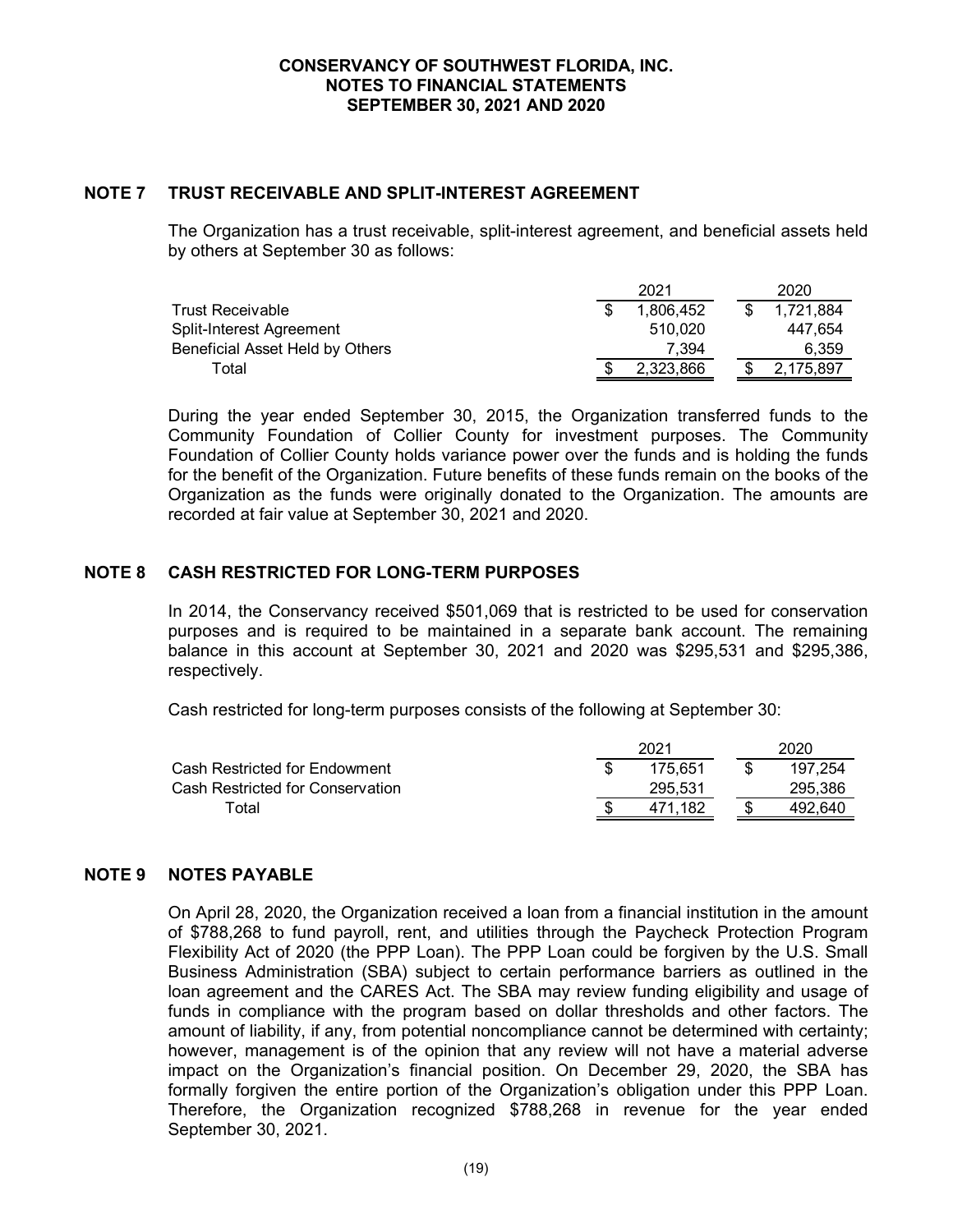### **NOTE 9 NOTES PAYABLE (CONTINUED)**

On March 17, 2021, the Organization received a loan from a financial institution in the amount of \$793,862 to fund payroll, rent, and utilities through the Paycheck Protection Program Flexibility Act of 2020 (the PPP Loan). The PPP Loan could be forgiven by the U.S. Small Business Administration (SBA) subject to certain performance barriers as outlined in the loan agreement and the CARES Act. The SBA may review funding eligibility and usage of funds in compliance with the program based on dollar thresholds and other factors. The amount of liability, if any, from potential noncompliance cannot be determined with certainty; however, management is of the opinion that any review will not have a material adverse impact on the Organization's financial position. On August 31, 2021, the SBA has formally forgiven the entire portion of the Organization's obligation under this PPP Loan. Therefore, the Organization recognized \$793,862 in revenue for the year ended September 30, 2021.

Total PPP loan forgiveness revenue for the year ended September 30, 2021, totaled \$1,582,130 and is included in the statement of activities.

### **NOTE 10 ENDOWMENT**

The Organization has a donor-restricted endowment fund established for the purposes of providing income to support general operations. There is no board-designated endowment. As required by accounting principles generally accepted in the United States of America, net assets of the endowment fund are classified and reported based on the existence or absence of donor-imposed restrictions. The board of directors' (the board) goals are to preserve the fair value of the original gift by having an investment objective to match or outperform, net of fees, certain benchmarks composed of asset class indices agreed to by the finance committee and our investment advisor, and thereby provide adequate liquidity to meet operating and capital needs as they may arise. As a result of this interpretation, the

Organization classifies as net assets with donor restrictions: (a) the original value of gifts donated to the endowment maintained in perpetuity, (b) the original value of subsequent gifts to the endowment maintained in perpetuity, and (c) accumulations to the endowment maintained in perpetuity made in accordance with the direction of the applicable donor gift instrument at the time the accumulation is added to the Fund. The remaining portion of the donor-restricted endowment fund that is not classified in net assets with donor restrictions is classified as net assets without donor restrictions.

### **Funds with Deficiencies**

From time to time, the fair value of assets associated with individual donor-restricted endowment funds may fall below the level that the donor requires the Organization to retain as a fund of perpetual duration. There were no such deficiencies during the years ended September 30, 2021 and 2020.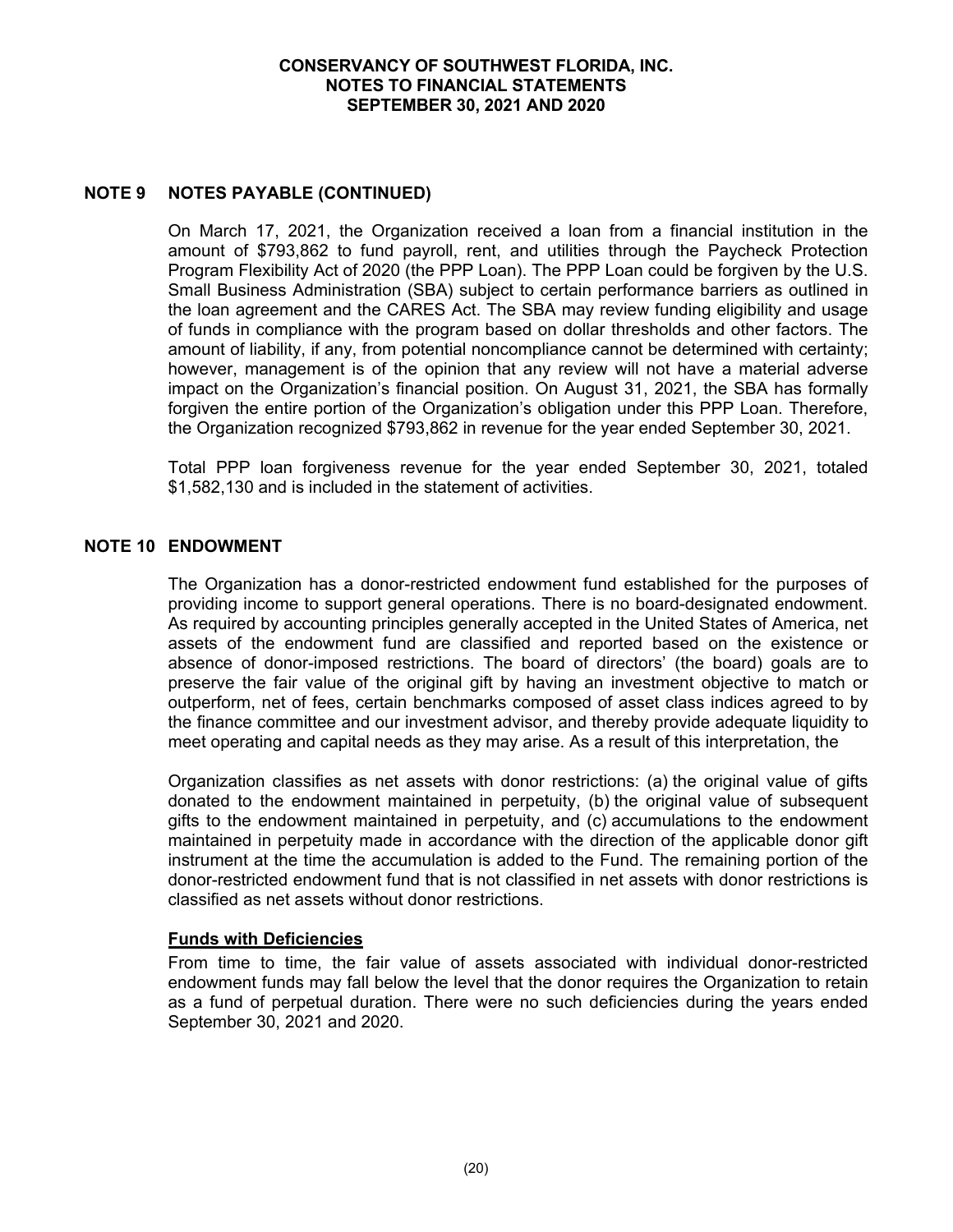### **NOTE 10 ENDOWMENT (CONTINUED)**

#### **Investment Policies**

The Organization has established an investment policy to determine investment or reinvestment of the assets in accordance with such guidelines, policies, and procedures that are authorized by the board. These guidelines, policies, and procedures shall attempt to generate a long-term investment return that will contribute to meeting the spending needs of the Organization while maintaining the purchasing power of the investment assets. The Organization's spending and investment policies work together to achieve this objective. The investment policy establishes a long-term investment objective through diversification of asset classes. To achieve its investment objectives over long periods of time, the Organization relies on a total return strategy in which investment returns are achieved through both capital appreciation (realized and unrealized) and current yield (interest and dividends). The investment strategy targets a diversified asset allocation that includes domestic equities, non-U.S. equities, fixed income, and alternative investments.

The majority of assets are invested in debt and equity or debt and equity like securities. Diversification by asset class, investment style, investment manager, etc., is employed to avoid undue risk concentration and enhance total return. The primary performance objective is to match or outperform, net of fees, certain benchmarks composed of asset class indices agreed to by the finance committee and the investment advisor, and thereby provide adequate liquidity to meet operating and capital needs, as they arise. Actual returns in any given year may vary from this amount.

### **Spending Policy**

The finance committee recommended and the board approved appropriations of up to 5% during 2021 and 2020 of the endowment fund balance as of the end of the prior year. The Organization reserves the right in any given year to spend any amount as deemed appropriate. The intent is to keep the spending policy between  $4.5 - 5\%$ . The Organization will review, at least annually, the value of the endowment fund based upon a 12-quarter moving average and the current year spending policy of the endowment fund to determine whether changes are advisable.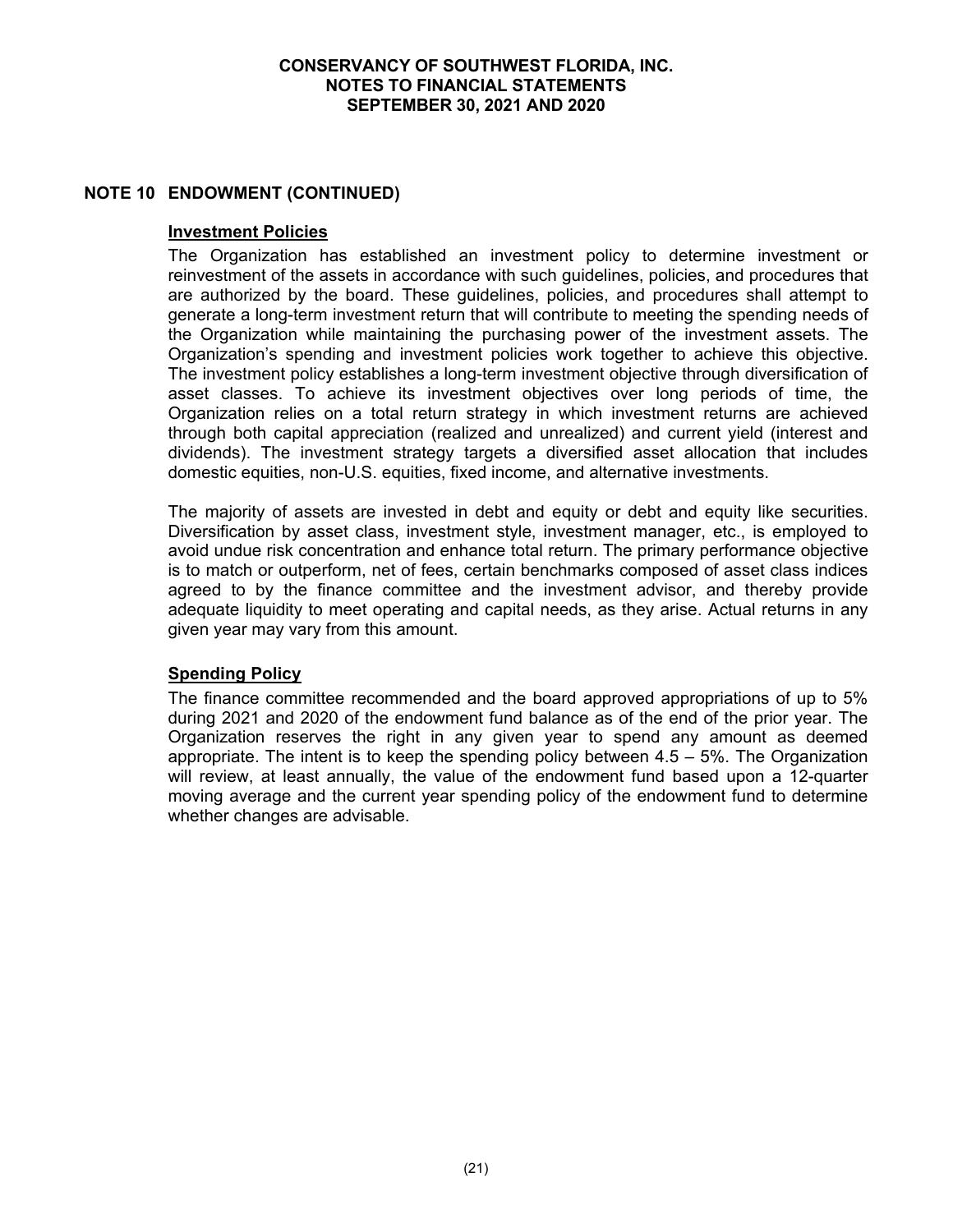# **NOTE 10 ENDOWMENT (CONTINUED)**

Changes in endowment net assets as of September 30 are as follows:

|                                                  |                     | <b>With Donor Restrictions</b> |                  |                  |
|--------------------------------------------------|---------------------|--------------------------------|------------------|------------------|
|                                                  |                     | Subject to                     |                  |                  |
|                                                  | Without             | Purpose                        |                  |                  |
|                                                  | Donor               | or Time                        | Held in          |                  |
|                                                  | <b>Restrictions</b> | Restrictions                   | Perpetuity       | Total            |
| Endowment Net Assets as of September 30, 2019    | S                   | 276,303<br>\$                  | 17,093,466       | \$<br>17,369,769 |
| Contributions                                    |                     |                                | 16,676           | 16,676           |
| Cash Collected on Unconditional Promises to Give |                     |                                | 529,875          | 529,875          |
| Investment Return:                               |                     |                                |                  |                  |
| Investment Income                                |                     | 345,868                        |                  | 345,868          |
| <b>Investment Expense</b>                        |                     | (43, 145)                      |                  | (43, 145)        |
| Realized Gain on Sale of Investments             |                     | 42,764                         |                  | 42,764           |
| Net Appreciation                                 |                     | 706,705                        |                  | 706,705          |
| <b>Total Investment Return</b>                   |                     | 1,052,192                      |                  | 1,052,192        |
| Appropriations                                   |                     | (965,000)                      |                  | (965,000)        |
| Endowment Net Assets as of September 30, 2020    |                     | 363,495                        | 17,640,017       | 18,003,512       |
| Contributions                                    |                     |                                | 685,570          | 685,570          |
| Cash Collected on Unconditional Promises to Give |                     |                                | 346,375          | 346,375          |
| Investment Return:                               |                     |                                |                  |                  |
| Investment Income                                |                     | 279,624                        |                  | 279,624          |
| <b>Investment Expense</b>                        |                     | (40, 963)                      |                  | (40, 963)        |
| Realized Gain on Sale of Investments             |                     | 550,625                        |                  | 550,625          |
| Net Appreciation                                 |                     | 2,742,890                      |                  | 2,742,890        |
| <b>Total Investment Return</b>                   |                     | 3,532,176                      |                  | 3,532,176        |
| Appropriations                                   |                     | (487, 850)                     |                  | (487, 850)       |
| Endowment Net Assets as of September 30, 2021    |                     | \$<br>3,407,821                | \$<br>18,671,962 | 22,079,783<br>\$ |

# **NOTE 11 NET ASSETS WITH DONOR RESTRICTIONS**

Net assets with donor restrictions are comprised of the following at September 30:

|                                               | 2021            | 2020          |
|-----------------------------------------------|-----------------|---------------|
| Subject to Expenditure for Specified Purpose: |                 |               |
| <b>Unappropriated Endowment Earnings</b>      | \$<br>3,407,821 | \$<br>363,495 |
| Land Acquisition                              | 296,692         | 296,692       |
| Capital Projects                              | 8,076,932       | 8,094,807     |
| Science and Environmental Programs            | 1,054,858       | 569,466       |
| Youth Programs                                | 38,351          | 65,000        |
| Intern Program                                | 14,818          | 64,818        |
| <b>Magic Temporarily Restricted Funds</b>     | 22,342          | 4,942         |
| Subject to Passage of Time:                   |                 |               |
| Unconditional Promises to Give, Net           | 4,046,849       | 5,565,043     |
| Split-Interest Agreement                      | 510,020         | 447,654       |
| Total                                         | 17,468,683      | 15,471,917    |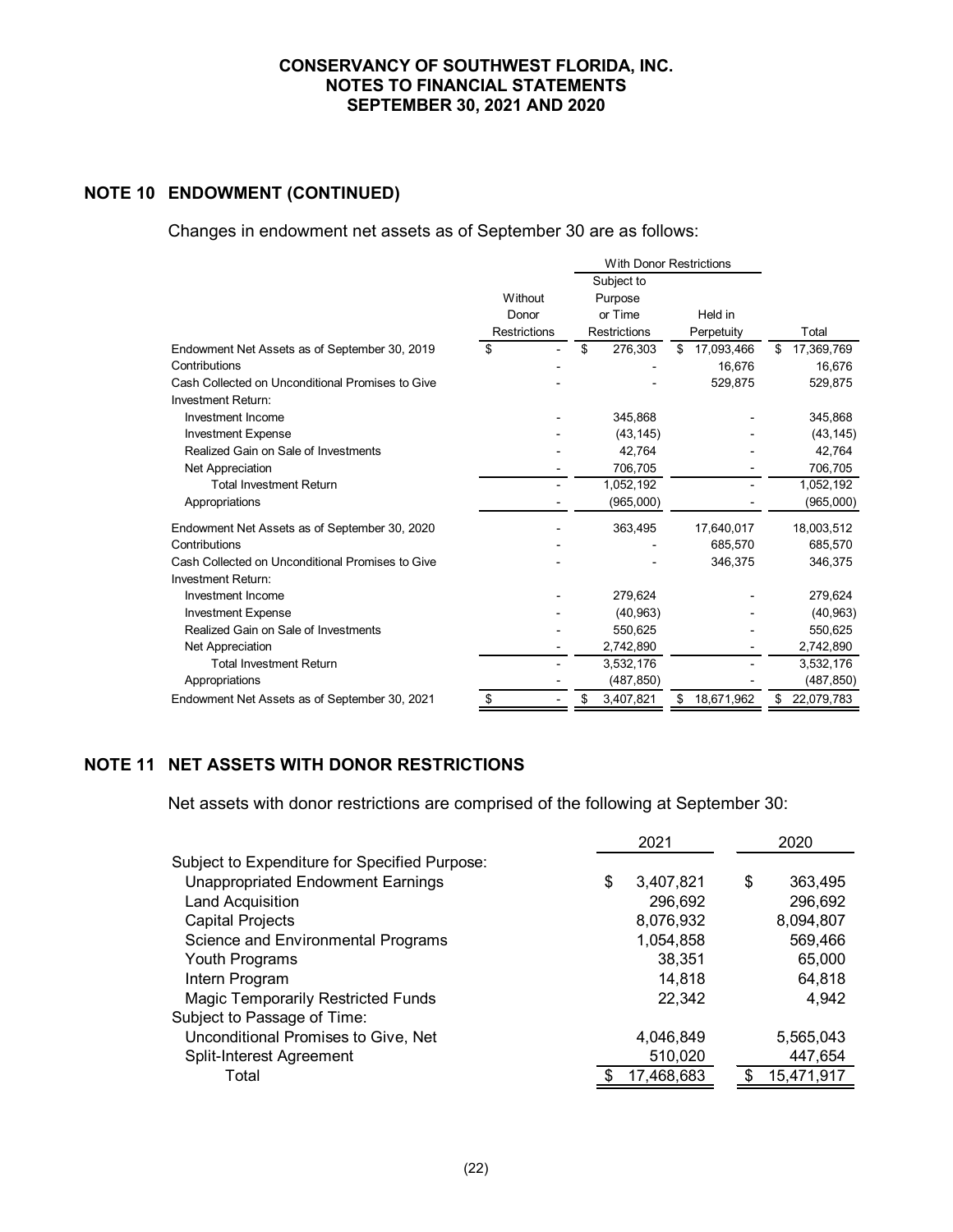### **NOTE 11 NET ASSETS WITH DONOR RESTRICTIONS (CONTINUED)**

As of September 30, the Organization had restricted endowment gifts to be retained either by explicit donor stipulations or by FUPMIFA consisting of the following:

|                                          | 2021            |    | 2020       |
|------------------------------------------|-----------------|----|------------|
| <b>General Endowment</b>                 | \$<br>3,763,944 | \$ | 3,763,944  |
| <b>Policy Projects</b>                   | 4,300,000       |    | 3,800,000  |
| von Arx Wildlife Hospital and Veterinary | 4,186,816       |    | 4,186,316  |
| Education                                | 742,372         |    | 592,372    |
| Science                                  | 379,294         |    | 354,294    |
| Turtles                                  | 212,732         |    | 202,662    |
| Interns                                  | 2,510,659       |    | 2,510,659  |
| <b>Endowment for President Position</b>  | 2,999,775       |    | 2,999,775  |
| Other                                    | 100,000         |    | 100,000    |
| Total                                    | 19,195,592      |    | 18,510,022 |

## **NOTE 12 RETIREMENT PLAN**

The Organization has a defined contribution retirement plan (the Plan) covering substantially all employees meeting certain eligibility requirements. The Plan provides that participants may contribute amounts up to the maximum allowable by law. For eligible participants, the Organization will contribute an amount equal to 50% of the participants' salary deferral up to 6% of compensation. During the years ended September 30, 2021 and 2020, the Organization recorded expenses of \$90,303 and \$91,595, respectively.

### **NOTE 13 COMMITMENTS**

The Organization leases property that is adjacent to the Organization's Nature Center. The lease automatically renews each year unless the lessor advises the Organization in writing 90 days prior to expiration. The annual rent for the property is \$1 plus the annual real estate taxes on the unimproved portion of the property.

### **NOTE 14 CONDITIONAL GRANT**

In the year ended September 30, 2019, the Organization received a conditional grant of \$1,000,000 to assist in the construction of new dorm buildings. The grant agreement states the dorm building must be completed by September 30, 2024, certain reports are to be provided to the grantor, and the Organization must maintain their non-profit status. The grant is included in deferred revenue for the year ended September 30, 2021 and will be recognized upon completion of the conditions in the grant agreement.